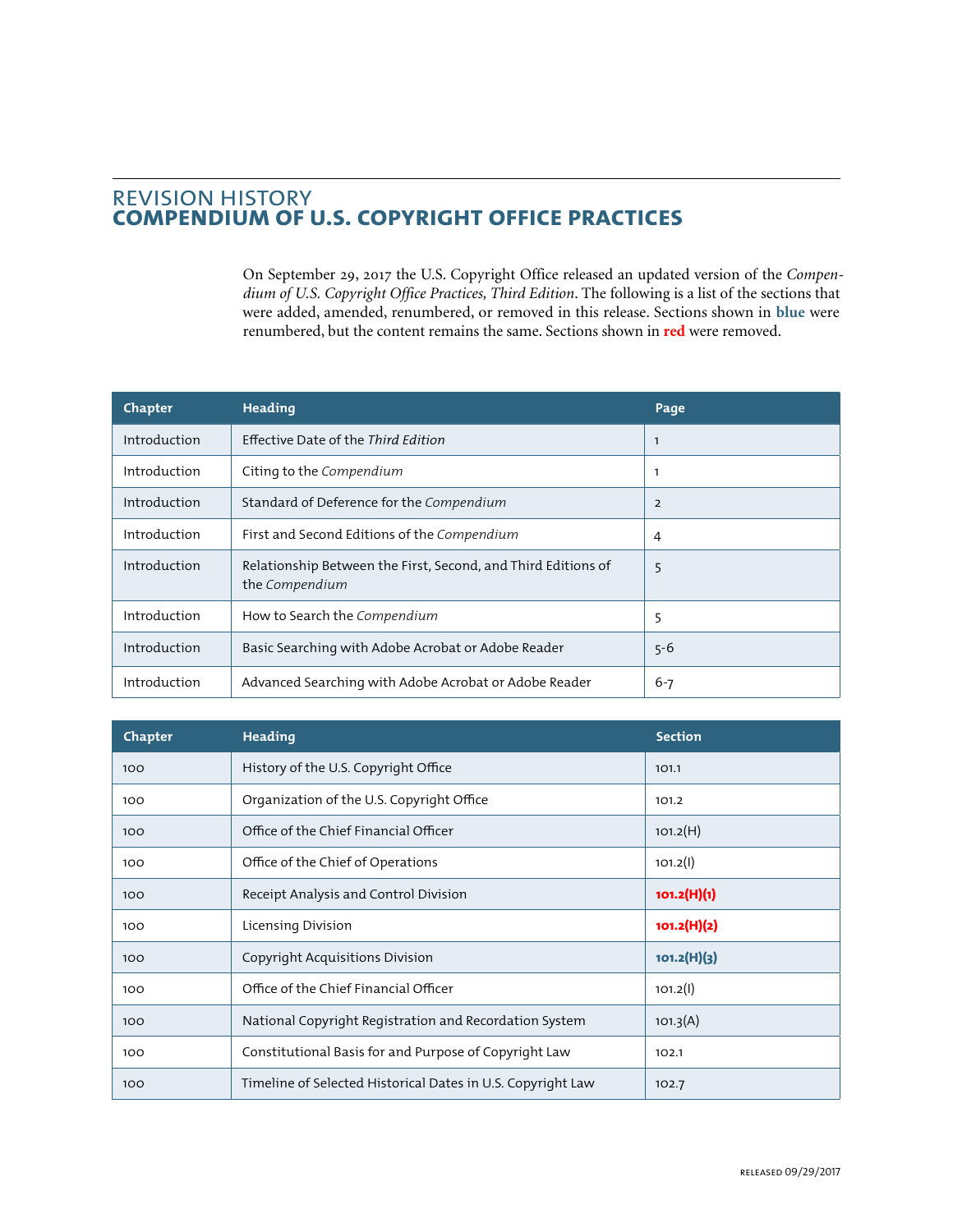| Chapter | <b>Heading</b>                                       | <b>Section</b> |
|---------|------------------------------------------------------|----------------|
| 200     | What This Chapter Covers                             | 201            |
| 200     | Purposes and Advantages of Registration              | 202            |
| 200     | Types of Registrations                               | 202.1          |
| 200     | Timing of Registration                               | 203            |
| 200     | Completed Application                                | 204.1          |
| 200     | Online Application                                   | 204.1(A)       |
| 200     | Paper Applications                                   | 204.1(B)       |
| 200     | By Mail                                              | 204.1(B)(1)    |
| 200     | By Courier                                           | 204.1(B)(2)    |
| 200     | Filing Fee                                           | 204.2          |
| 200     | Deposit Copy(ies)                                    | 204.3          |
| 200     | Deposit Copy(ies) Submitted in Electronic Format     | 204.3(A)       |
| 200     | Privacy                                              | 205            |
| 200     | General Overview of the Examination Process          | 206            |
| 200     | Special Handling                                     | 207            |
| 200     | Withdrawing an Application                           | 208            |
| 200     | When Does a Registration Expire?                     | 210            |
| 200     | Registration Refused After Examination               | 211            |
| 200     | Material Misrepresentations                          | 212.1          |
| 200     | Immaterial Inaccuracies in the Application           | 212.2          |
| 200     | Errors or Omissions in a Certificate of Registration | 212.3          |
| 200     | Cancellation                                         | 212.4          |
| 200     | The Registration Process at a Glance                 | 213            |

| Chapter | Heading                                                   | <b>Section</b> |
|---------|-----------------------------------------------------------|----------------|
| 300     | The Originality Requirement                               | 308            |
| 300     | Creativity                                                | 308.2          |
| 300     | Copyrightable Subject Matter                              | 312.1          |
| 300     | Typeface and Mere Variations of Typographic Ornamentation | 313.3(D)       |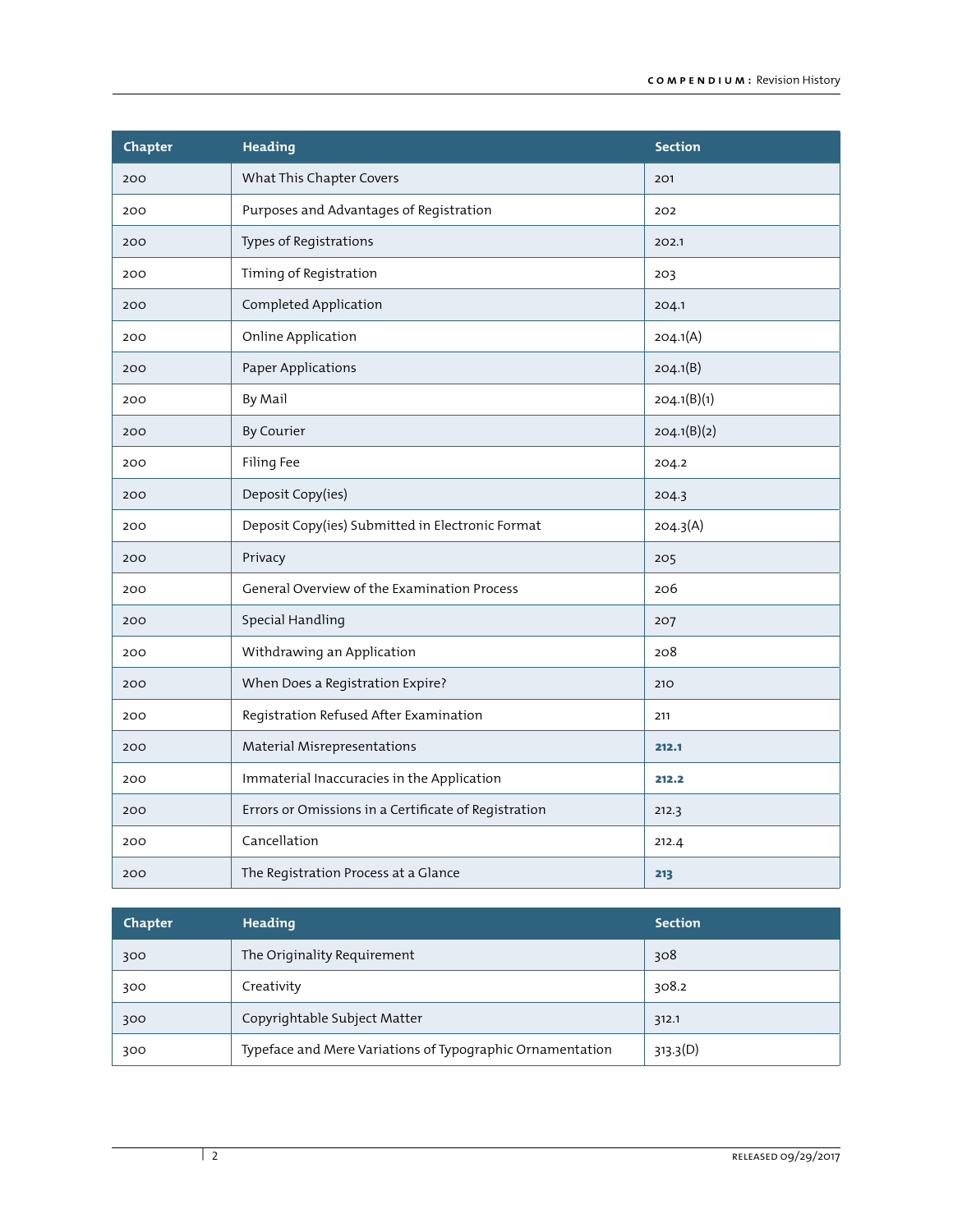| 300 | Mere Copies                                                          | 313.4(A)    |
|-----|----------------------------------------------------------------------|-------------|
| 300 | Measuring and Computing Devices                                      | 313.4(E)    |
| 300 | Characters                                                           | 313.4(H)    |
| 300 | Specific Types of Works That May Contain Uncopyrightable<br>Material | 313.5       |
| 300 | U.S. Government Works                                                | 313.6(C)(1) |
| 300 | Works in the Public Domain                                           | 313.6(D)    |
| 300 | Obscenity                                                            | 315         |
| 300 | Classified Material                                                  | 316         |

| Chapter | Heading          | <b>Section</b> |
|---------|------------------|----------------|
| 400     | Deceased Authors | 405.5          |

| Chapter | Heading                                                                   | <b>Section</b> |
|---------|---------------------------------------------------------------------------|----------------|
| 500     | Copyrightable Subject Matter                                              | 503.1(B)       |
| 500     | The Scope of a Registration for a Work of Original Authorship             | 504            |
| 500     | Works Created by an Employee Within the Scope of His or Her<br>Employment | 506.2          |
| 500     | Work Made for Hire Questionnaire                                          | 506.4(B)       |
| 500     | What Is a Collective Work?                                                | 509.1          |
| 500     | Adverse Claims                                                            | 510.3          |
| 500     | One Work Per Registration                                                 | 511            |

| Chapter | Heading                                                                                                                                | <b>Section</b> |
|---------|----------------------------------------------------------------------------------------------------------------------------------------|----------------|
| 600     | Factual Determinations and Administrative Notice                                                                                       | 602.4(C)       |
| 600     | No Searches or Comparisons of Works                                                                                                    | 602.4(D)       |
| 600     | Duplicate Claims                                                                                                                       | 602.4(E)       |
| 600     | General Practices for Processing Information Provided in a<br>Paper Application                                                        | 602.5          |
| 600     | General Policy Regarding Location of Information                                                                                       | 602.6          |
| 600     | General Policy Regarding Social Security Numbers, Driver's<br>License Numbers, Credit Card Numbers, and Bank Account<br><b>Numbers</b> | 602.9          |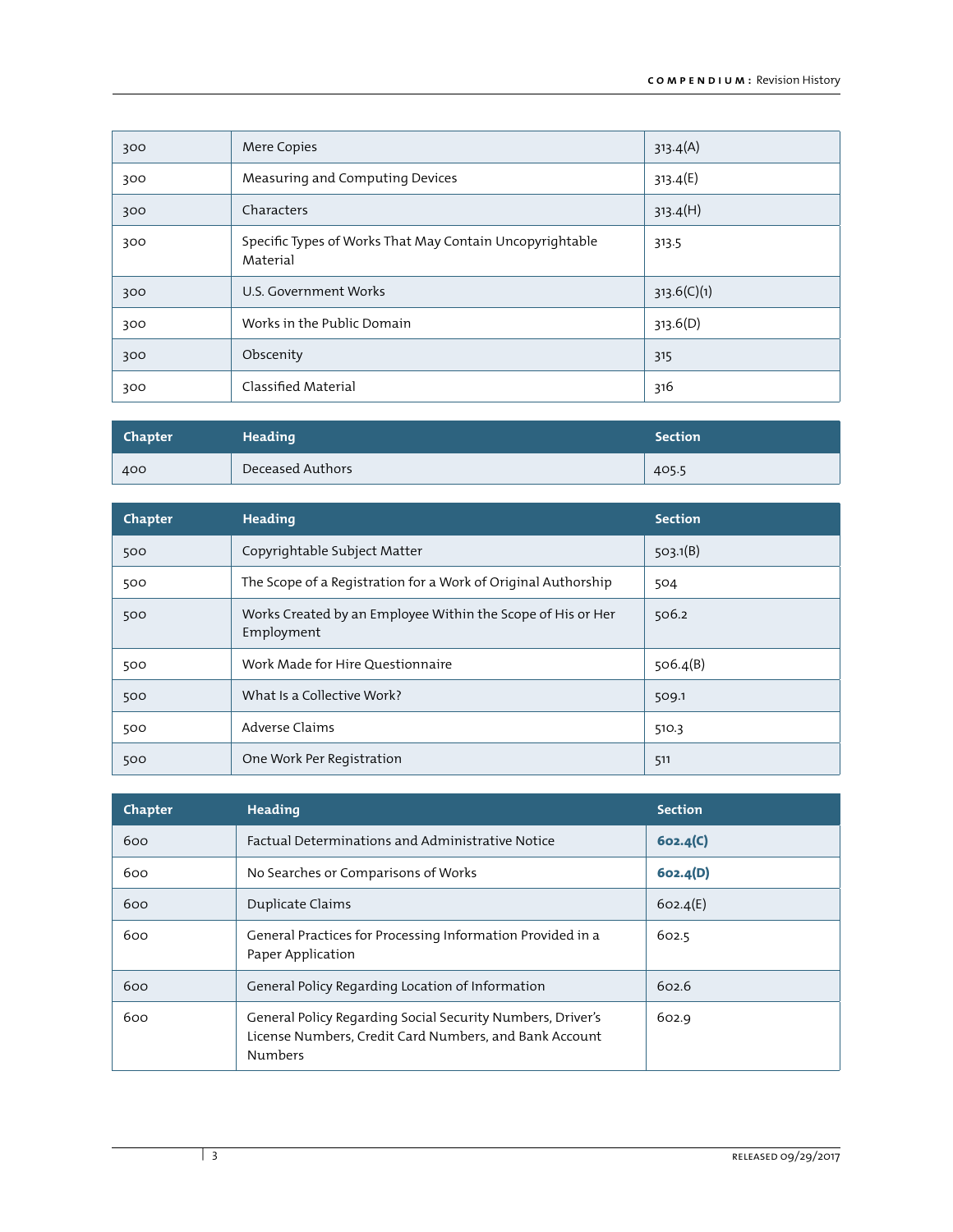| 600 | Material Variances That May Be Resolved by Amending and<br>Annotating the Registration Record without Communicating<br>with the Applicant | 603.2(B) |
|-----|-------------------------------------------------------------------------------------------------------------------------------------------|----------|
| 600 | Addressing Variances in the Registration Materials                                                                                        | 604.1    |
| 600 | Adding Comments to the Registration Record                                                                                                | 604.2    |
| 600 | Documenting Communications with the Applicant                                                                                             | 604.4    |
| 600 | Annotations Are Part of the Registration Record                                                                                           | 604.6    |
| 600 | Communicating with the U.S. Copyright Office                                                                                              | 605.2    |
| 600 | Note to Copyright Office                                                                                                                  | 605.2(A) |
| 600 | Cover Letters                                                                                                                             | 605.2(B) |
| 600 | Calling or Emailing the U.S. Copyright Office                                                                                             | 605.2(C) |
| 600 | Communications from the U.S. Copyright Office                                                                                             | 605.3    |
| 600 | The U.S. Copyright Office's Email Address                                                                                                 | 605.3(A) |
| 600 | When the U.S. Copyright Office Will Communicate with the<br>Applicant                                                                     | 605.3(B) |
| 600 | Records Concerning U.S. Copyright Office Communications                                                                                   | 605.3(C) |
| 600 | Communication from the U.S. Copyright Office May Address<br>Multiple Issues                                                               | 605.3(D) |
| 600 | Oral Communications                                                                                                                       | 605.3(E) |
| 600 | Written Communications                                                                                                                    | 605.3(F) |
| 600 | Email                                                                                                                                     | 605.6(B) |
| 600 | Email Requests for Deposit Copy(ies)                                                                                                      | 605.6(C) |
| 600 | Letters                                                                                                                                   | 605.6(D) |
| 600 | File Closed Following a Failure to Respond to a Written<br>Communication from the U.S. Copyright Office                                   | 605.7    |
| 600 | Procedure for Reopening a Closed Application                                                                                              | 605.8    |
| 600 | Withdrawing an Application                                                                                                                | 605.9    |
| 600 | Warnings                                                                                                                                  | 606      |
| 600 | Registrations Made Under the Rule of Doubt                                                                                                | 607      |
| 600 | Refusal to Register                                                                                                                       | 608      |
| 600 | Registration Process Overview                                                                                                             | 609.1    |
| 600 | Question 1: Are You Registering One Work?                                                                                                 | 609.1(A) |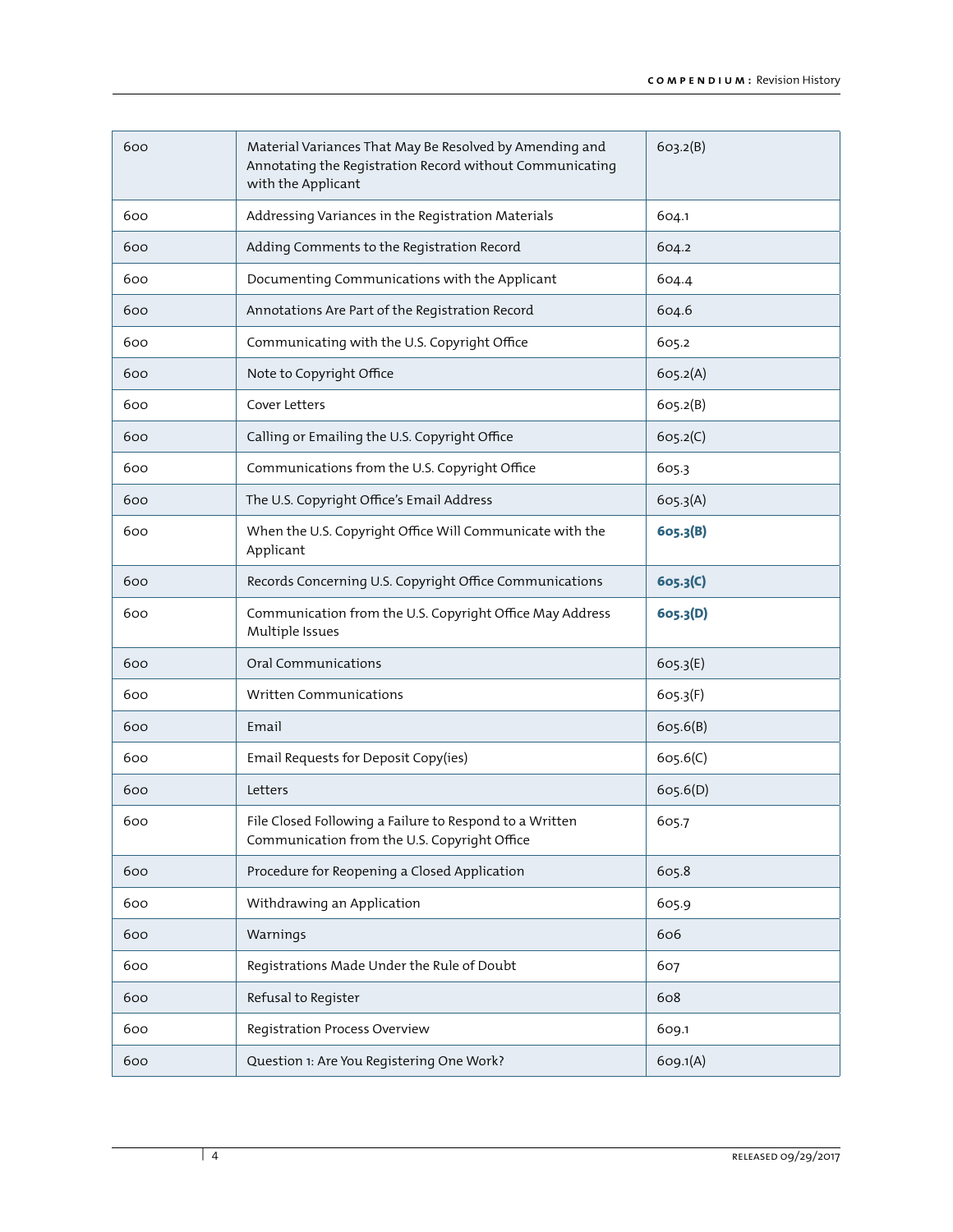| 600 | Questions 2: Are You the Only Author and Owner of the Work?                                                                    | 609.1(B)        |
|-----|--------------------------------------------------------------------------------------------------------------------------------|-----------------|
| 600 | Question 3: Does the Work You Are Sending Contain Material<br>Created Only by This Author?                                     | 609.1(C)        |
| 600 | Type of Work                                                                                                                   | 609.2           |
| 600 | Online Application                                                                                                             | 609.2(A)        |
| 600 | Paper Applications                                                                                                             | 609.2(B)        |
| 600 | Title of Work Being Registered / Title of this Work                                                                            | 610.2           |
| 600 | Variances between the Title Provided in the Application and<br>the Title That Appears on the Deposit Copy(ies)                 | 610.6(D)(1)     |
| 600 | Edition Number, Version Number, or Other Identifying<br>Information Not Provided                                               | 610.6(D)(3)     |
| 600 | Year of Completion / Year in Which Creation of This Work Was<br>Completed                                                      | 611             |
| 600 | Year of Completion for an Unpublished Work Created Over a<br>Period of Time                                                    | 611.1(A)        |
| 600 | Year of Completion for Multiple Versions of the Same Work                                                                      | 611.1(B)        |
| 600 | Examination Guidelines: Year of Completion / Year in Which<br>Creation of this Work Was Completed                              | 611.2           |
| 600 | Year of Completion Apparently Incorrect                                                                                        | 611.2(A)        |
| 600 | Year of Completion Omitted                                                                                                     | 611.2(B)        |
| 600 | Year of Completion Unknown                                                                                                     | 611.2(C)        |
| 600 | Nation of Publication Given in a Paper Application without a<br>Date of Publication                                            | 612.7(C)        |
| 600 | Nation of First Publication Unclear                                                                                            | 612.7(K)        |
| 600 | Identifying the Author of a Derivative Work                                                                                    | 613.6           |
| 600 | Identifying the Author of a Collective Work or a Contribution<br>to a Collective Work                                          | 613.8           |
| 600 | Significant Variances                                                                                                          | 613.10(B)(1)(b) |
| 600 | Variance Between the Number of Authors Named in the<br>Application and the Number of Authors Named in the<br>Deposit Copy(ies) | 613.10(B)(2)    |
| 600 | Name of the Author Omitted: Works Created by a Single<br>Author                                                                | 613.10(E)       |
| 600 | Registering a Work Made for Hire as an Anonymous or<br>Pseudonymous Work                                                       | 614.1(E)        |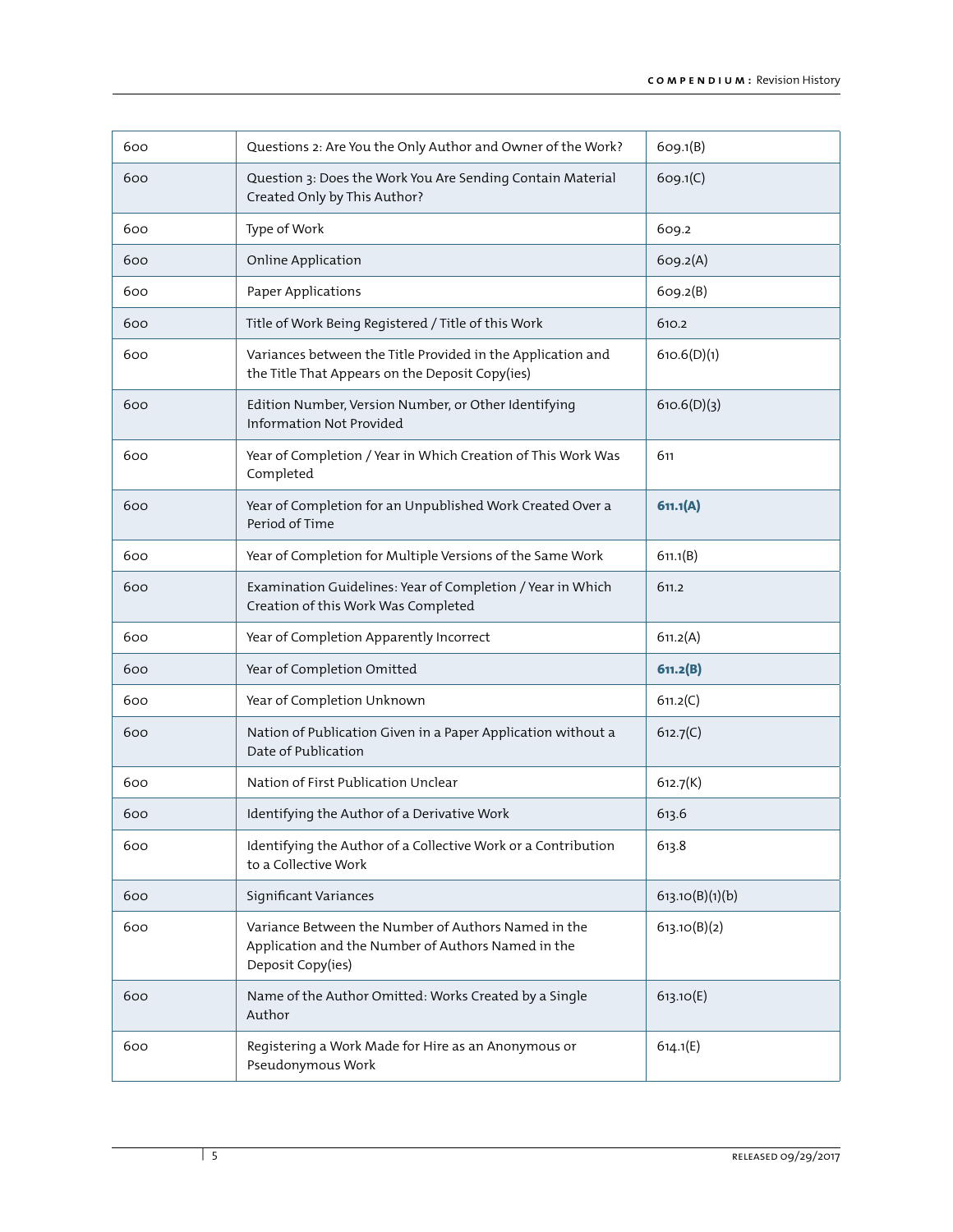| 600 | Naming the Employee or the Individual Who Actually Created<br>the Work as the Author of a Work Made for Hire                                                                               | 614.2(B)(3) |
|-----|--------------------------------------------------------------------------------------------------------------------------------------------------------------------------------------------|-------------|
| 600 | Volunteer Created Work Made for Hire                                                                                                                                                       | 614.2(B)(4) |
| 600 | Individual Named as Author of a Work Made for Hire                                                                                                                                         | 614.2(B)(6) |
| 600 | Individual and Unincorporated Organization Named Together<br>as the Authors of a Work Made for Hire                                                                                        | 614.2(B)(8) |
| 600 | What Is an Anonymous Work?                                                                                                                                                                 | 615.1(A)    |
| 600 | Completing the Application: Anonymous Works                                                                                                                                                | 615.1(B)    |
| 600 | What Is a Pseudonymous Work?                                                                                                                                                               | 615.2(A)    |
| 600 | Completing the Application: Pseudonymous Works                                                                                                                                             | 615.2(B)    |
| 600 | Privacy Concerns                                                                                                                                                                           | 615.3       |
| 600 | Privacy Concerns                                                                                                                                                                           | 616.1(B)    |
| 600 | The Relationship Between the Author Created / Limitation of<br>Claim Fields in the Online Application and the Relationship<br>Between Spaces 2, 5, 6(a), and 6(b) in the Paper Application | 618.3       |
| 600 | The Online Application: Author Created Field                                                                                                                                               | 618.4(A)    |
| 600 | Paper Applications: Nature of Authorship Space                                                                                                                                             | 618.4(B)    |
| 600 | Recommended Terminology for Asserting a Claim to<br>Copyright                                                                                                                              | 618.4(C)    |
| 600 | Examples for Completing the Author Created Field and the<br>Nature of Authorship Space                                                                                                     | 618.4(D)    |
| 600 | Compilations                                                                                                                                                                               | 618.6       |
| 600 | Collective Works                                                                                                                                                                           | 618.7       |
| 600 | Asserting a Claim to Copyright in a Collective Work                                                                                                                                        | 618.7(A)    |
| 600 | Registering a Contribution without Registering the Collective<br>Work as a Whole                                                                                                           | 618.7(B)(1) |
| 600 | Registering a Collective Work and a Contribution to a<br>Collective Work                                                                                                                   | 618.7(B)(2) |
| 600 | Asserting a Claim to Copyright in a Serial Publication                                                                                                                                     | 618.7(C)    |
| 600 | Examples for Asserting a Claim to Copyright in a Collective<br>Work and/or a Contribution to a Collective Work                                                                             | 618.7(D)    |
| 600 | Design                                                                                                                                                                                     | 618.8(A)(1) |
| 600 | Game                                                                                                                                                                                       | 618.8(A)(2) |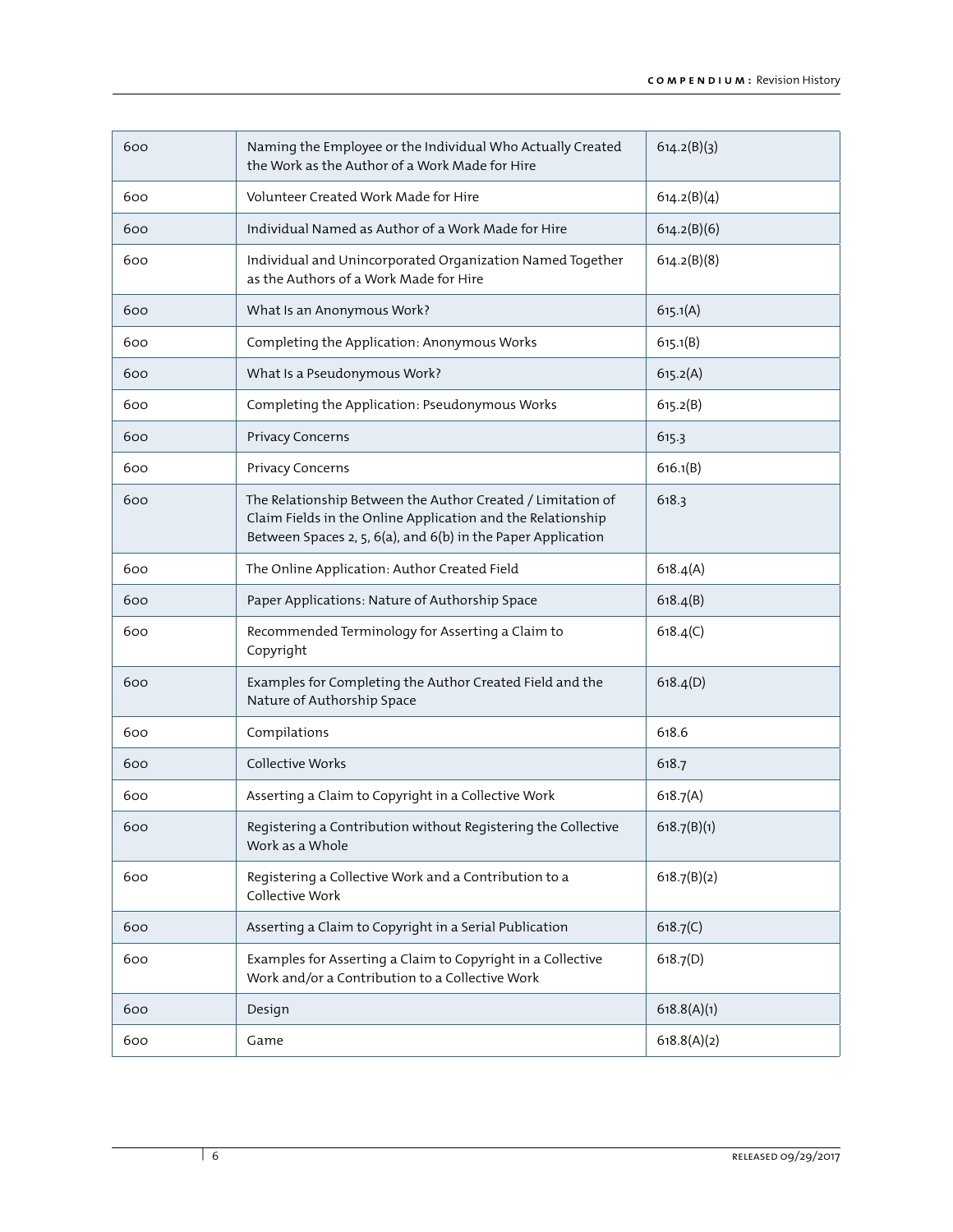| 600 | Author, Artist, Writer, Songwriter, Editor, and Other<br>Professional Designations                              | 618.8(A)(4)  |
|-----|-----------------------------------------------------------------------------------------------------------------|--------------|
| 600 | Story, Story Idea, Story Concept, Story Line                                                                    | 618.8(A)(5)  |
| 600 | Conceived, Conception                                                                                           | 618.8(A)(6)  |
| 600 | Plot                                                                                                            | 618.8(A)(7)  |
| 600 | Character(s)                                                                                                    | 618.8(A)(8)  |
| 600 | Research                                                                                                        | 618.8(A)(9)  |
| 600 | Unclear Terms for Musical Works and Sound Recordings                                                            | 618.8(A)(10) |
| 600 | Entire Work and Other Unspecific Terms                                                                          | 618.8(A)(11) |
| 600 | Percentage of Authorship                                                                                        | 618.8(B)     |
| 600 | Uncopyrightable Material Claimed in the Author Created<br>Field or the Nature of Authorship Space               | 618.8(C)     |
| 600 | Claim in Copyrightable Authorship and Uncopyrightable<br>Material                                               | 618.8(C)(2)  |
| 600 | Claim in Uncopyrightable Material: Deposit Copy(ies) Contain<br>Copyrightable Authorship                        | 618.8(C)(3)  |
| 600 | Claim in Uncopyrightable Material: Acceptable Authorship<br>Statement Used to Describe Uncopyrightable Material | 618.8(C)(4)  |
| 600 | Claim in Uncopyrightable Material: Refusal to Register                                                          | 618.8(C)(6)  |
| 600 | Deposit Copy(ies) Contain Copyrightable Authorship and<br>De Minimis Material                                   | 618.8(D)(1)  |
| 600 | Claim in Copyrightable Authorship and De Minimis Material                                                       | 618.8(D)(2)  |
| 600 | One Registration Per Work                                                                                       | 619.11       |
| 600 | Completing the Application: Name of Claimant                                                                    | 619.12       |
| 600 | Nicknames, First Names, Last Names, and Abbreviated<br>Versions of the Claimant's Name                          | 619.13(A)    |
| 600 | Identifying the Author of an Anonymous Work as the<br>Copyright Claimant                                        | 619.13(D)    |
| 600 | Two or More Names Provided in the Name of Claimant Field/<br>Space                                              | 619.13(E)    |
| 600 | Individual Name Listed Above or Below the Name of a Legal<br>Entity in a Paper Application                      | 619.13(E)(3) |
| 600 | Group of Individuals Provided in the Name of Claimant Field/<br>Space                                           | 619.13(F)    |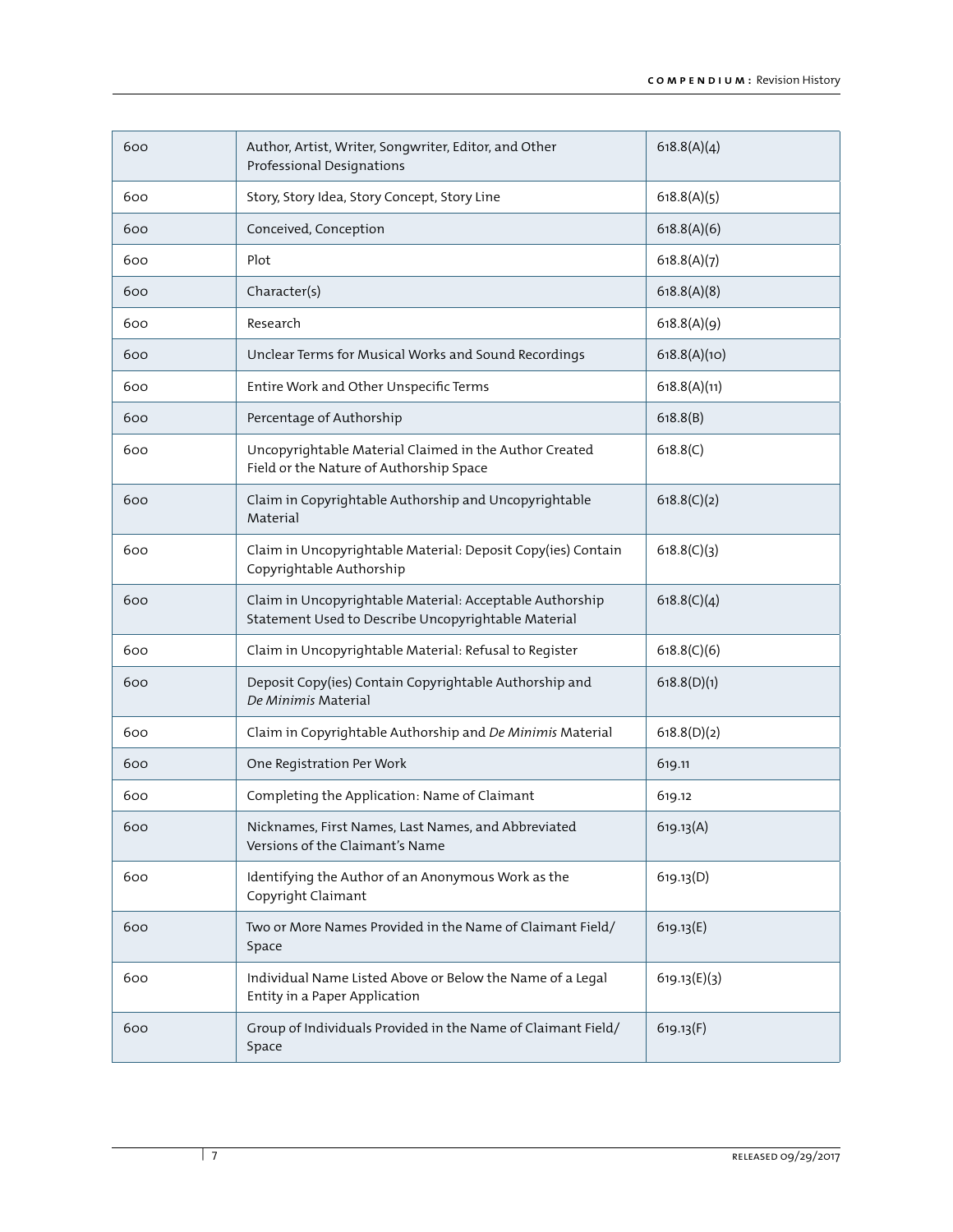| 600 | Trust or Estate Named as Claimant                                                                                                                                                       | 619.13(J)       |
|-----|-----------------------------------------------------------------------------------------------------------------------------------------------------------------------------------------|-----------------|
| 600 | Statements Concerning the Claim to Copyright in the Name<br>of Claimant Field/Space                                                                                                     | 619.13(M)       |
| 600 | Owner of Copyright for a Limited Term                                                                                                                                                   | 619.13(O)       |
| 600 | Deceased Individual or Defunct Entity Named as a Claimant                                                                                                                               | 619.3(Q)        |
| 600 | Name of Claimant Omitted                                                                                                                                                                | 619.13(T)       |
| 600 | When Is a Transfer Statement Required?                                                                                                                                                  | 620.4           |
| 600 | Joint Works                                                                                                                                                                             | 620.5           |
| 600 | Works by Two or More Authors That Do Not Meet the<br>Statutory Definition of a Joint Work                                                                                               | 620.6           |
| 600 | Derivative Works and Compilations                                                                                                                                                       | 620.7           |
| 600 | Transfer by Written Agreement                                                                                                                                                           | 620.9(B)(1)     |
| 600 | Copyright Transferred by Inheritance or by Operation of Law                                                                                                                             | 620.10(D)(1)    |
| 600 | Individual Named as Author and Unincorporated<br>Organization Named as Claimant                                                                                                         | 620.10(D)(2)(b) |
| 600 | Extraneous Information Provided in the Transfer Statement<br>Field/Space                                                                                                                | 620.11          |
| 600 | Unclaimable Material That Need Not Be Excluded from the<br>Application                                                                                                                  | 621.2           |
| 600 | The Relationship Between the Author Created / Limitation of<br>Claim Fields in the Online Application and the Relationship<br>Between Spaces 2, 6(a), and 6(b) of the Paper Application | 621.3           |
| 600 | Previously Published Material                                                                                                                                                           | 621.4           |
| 600 | Public Domain Material                                                                                                                                                                  | 621.6           |
| 600 | Completing the Application: Limitation of Claim                                                                                                                                         | 621.8           |
| 600 | Identifying Unclaimable Material That Should Be Excluded<br>from the Claim                                                                                                              | 621.8(B)        |
| 600 | The Online Application: New Material Included Field                                                                                                                                     | 621.8(C)(1)     |
| 600 | Paper Applications: Space 6(b)                                                                                                                                                          | 621.8(C)(2)     |
| 600 | Completing an Application to Register a Compilation, a<br>Collective Work, or a Contribution to a Collective Work                                                                       | 621.8(D)        |
| 600 | Examples for Identifying Unclaimable Material and the New<br>Material That the Applicant Intends to Register                                                                            | 621.8(E)        |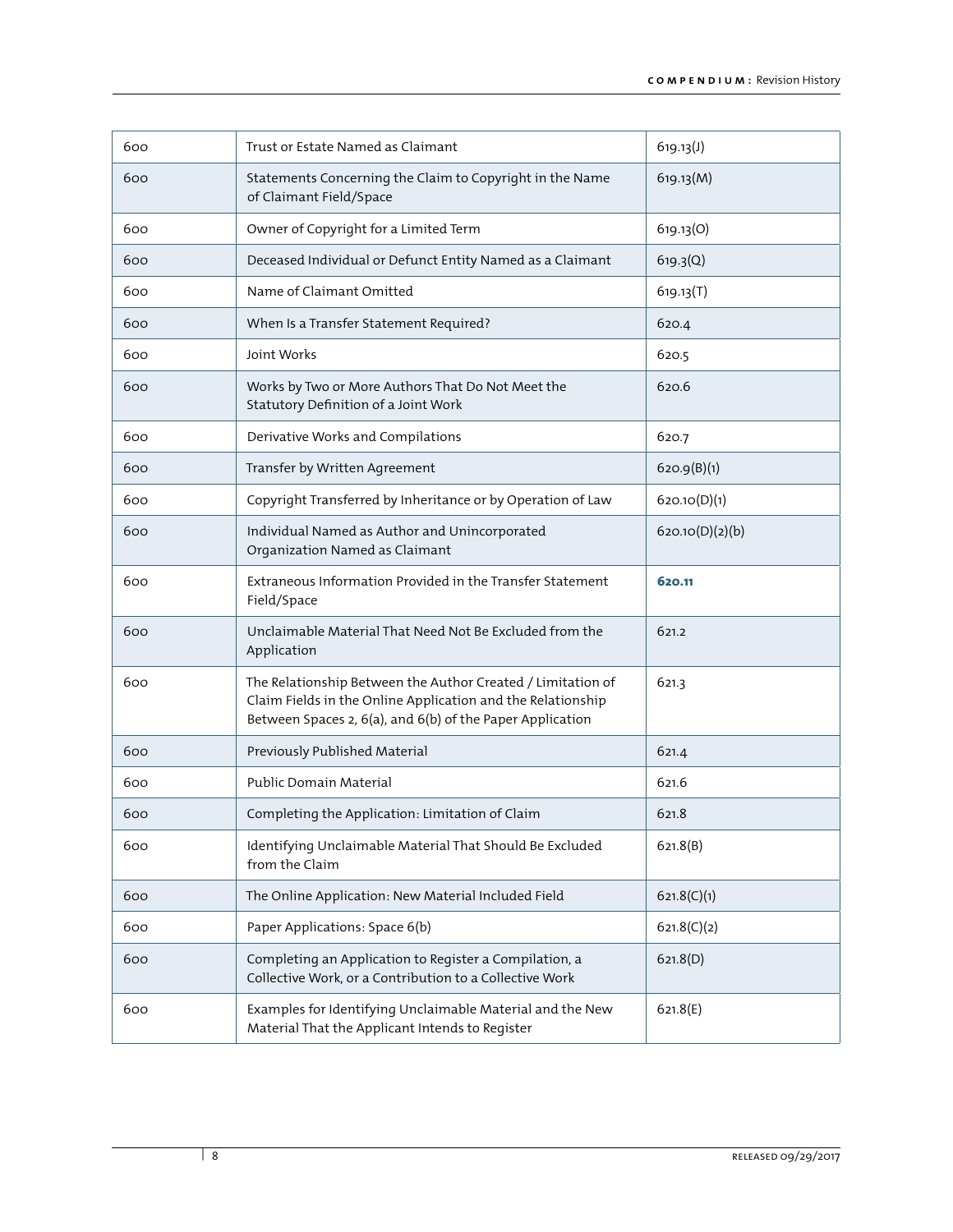| 600 | Identifying Previously Registered Material That Should Be<br>Excluded from the Claim                 | 621.8(F)    |
|-----|------------------------------------------------------------------------------------------------------|-------------|
| 600 | Applicant Has Not Asserted a Claim in Unclaimable Material                                           | 621.9(A)(2) |
| 600 | Authorship Unclear                                                                                   | 621.9(C)    |
| 600 | Claim Clarified by Information Provided Elsewhere in the<br>Registration Materials                   | 621.9(D)    |
| 600 | Claim Clarified by Information Provided in the Author Created<br>Field or Nature of Authorship Space | 621.9(D)(2) |
| 600 | Claim Clarified by Information Provided in the Deposit<br>Copy(ies)                                  | 621.9(D)(5) |
| 600 | Uncopyrightable Material Claimed in the New Material<br>Included Field or Space 6(b)                 | 621.9(E)    |
| 600 | Deposit Copy(ies) Contain Copyrightable Authorship and<br>Uncopyrightable Material                   | 621.9(E)(1) |
| 600 | De Minimis Material Claimed in the New Material Included<br>Field or Space 6(b)                      | 621.9(F)    |
| 600 | Discrepancies Between the Limitation of Claim Fields and the<br>Deposit Copy(ies)                    | 621.9(G)    |
| 600 | Discrepancies Involving the Copyright Notice                                                         | 621.9(H)    |
|     |                                                                                                      |             |
| 600 | <b>Published Works</b>                                                                               | 621.9(H)(1) |
| 600 | Unpublished Works                                                                                    | 621.9(H)(2) |
| 600 | Discrepancies Involving the Registration Number or Year of<br>Registration in a Paper Application    | 621.9(1)    |
| 600 | Reference to Previous Registration Clearly Erroneous                                                 | 621.9(J)    |
| 600 | Reference to a Preregistration in the Previous Registration<br>Field/Space                           | 621.9(K)    |
| 600 | Rights and Permissions Information                                                                   | 622.1       |
| 600 | Correspondent                                                                                        | 622.2       |
| 600 | Mailing Address for the Certificate of Registration                                                  | 622.4       |
| 600 | Privacy Concerns                                                                                     | 622.5       |
| 600 | Examination Guidelines: Special Handling                                                             | 623.3       |
| 600 | Timeline for Special Handling Requests                                                               | 623.4       |
| 600 | Procedure for Requesting Special Handling                                                            | 623.5       |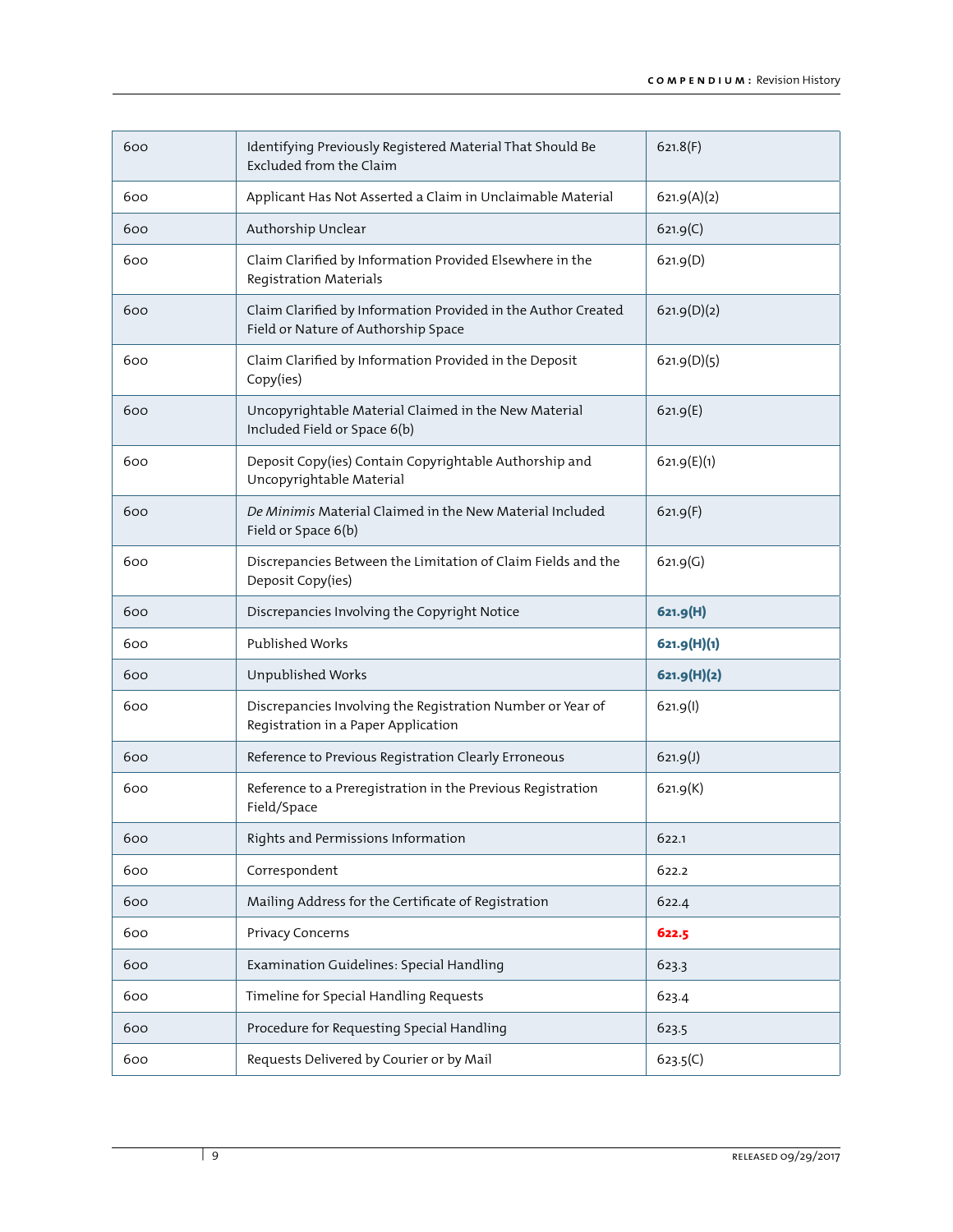| 600 | Procedure for Requesting Special Handling for a Pending<br>Application or a Pending Recordation                                                             | 623.5(D) |
|-----|-------------------------------------------------------------------------------------------------------------------------------------------------------------|----------|
| 600 | Special Handling Fee                                                                                                                                        | 623.6    |
| 600 | Special Handling for Multiple Applications That Share the<br>Same Deposit Copy                                                                              | 623.7    |
| 600 | Application Certified by the Author or the Author's Duly<br>Authorized Agent                                                                                | 624.2(A) |
| 600 | Application Certified by a Party That Owns All the Rights<br>under Copyright That Initially Belonged to the Author or That<br>Party's Duly Authorized Agent | 624.2(B) |
| 600 | Application Certified by an Owner of One or More-but<br>Less than All - of the Exclusive Rights or That Party's Duly<br>Authorized Agent                    | 624.2(C) |
| 600 | <b>Online Applications</b>                                                                                                                                  | 624.3(A) |
| 600 | Paper Applications                                                                                                                                          | 624.3(B) |
| 600 | Signature Requirements                                                                                                                                      | 624.4(A) |
| 600 | Date of Certification in a Paper Application                                                                                                                | 624.4(B) |
| 600 | Minimum Requirements for Acceptable Deposit Copy(ies)                                                                                                       | 625.2    |
| 600 | Acceptable File Formats for the Deposit Copy(ies)<br>Accompanying an Online Application                                                                     | 625.2(A) |
| 600 | Unacceptable File Formats for the Deposit Copy(ies)<br>Accompanying an Online Application                                                                   | 625.2(B) |
| 600 | Minimum Requirements for an Acceptable Filing Fee                                                                                                           | 625.3    |
| 600 | Forms of Payment                                                                                                                                            | 625.3(A) |
| 600 | Insufficient Funds                                                                                                                                          | 625.3(B) |
| 600 | Differences Between an Application and a Certificate of<br>Registration                                                                                     | 625.5    |

| Chapter | Heading                                                | <b>Section</b> |
|---------|--------------------------------------------------------|----------------|
| 700     | Uncopyrightable Material                               | 707            |
| 700     | Compilations                                           | 710            |
| 700     | Collective Works and Contributions to Collective Works | 711            |
| 700     | What Is a Serial?                                      | 712.1          |
| 700     | Copyrightable Authorship in Serials                    | 712.2          |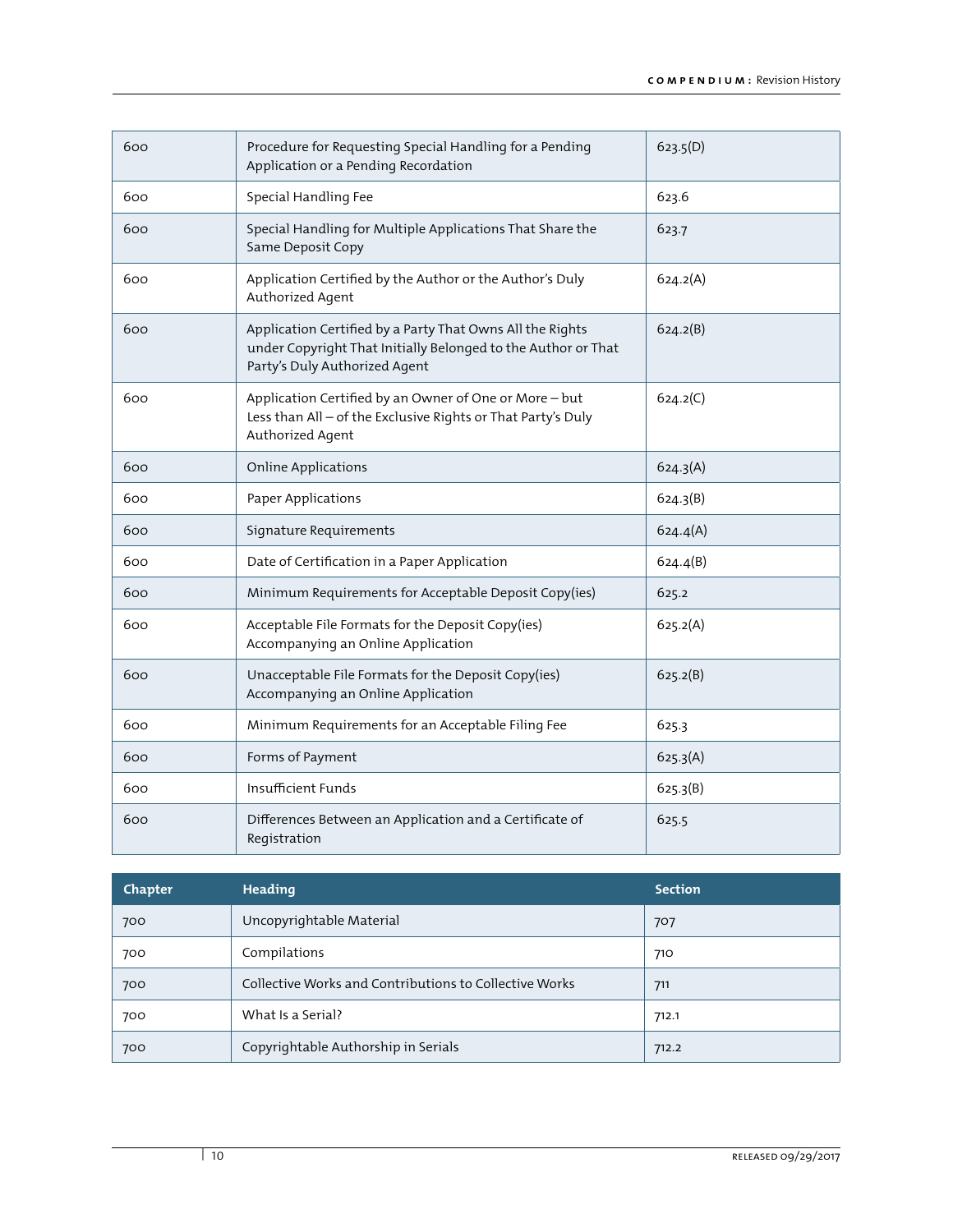| 700 | Application Tips for Registering a Single Issue of a Serial<br>Publication                          | 712.3       |
|-----|-----------------------------------------------------------------------------------------------------|-------------|
| 700 | International Standard Serial Number ("ISSN")                                                       | 712.4       |
| 700 | <b>Book Jackets</b>                                                                                 | 713         |
| 700 | Copyrightable Authorship in Genealogies                                                             | 715.2       |
| 700 | Application Tips for Genealogies                                                                    | 715.3       |
| 700 | Instructional Texts and Instructional Works                                                         | 716         |
| 700 | Legal Materials                                                                                     | 717         |
| 700 | Legal Documents                                                                                     | 717.2       |
| 700 | Letters, Email, and Other Written Correspondence                                                    | 718         |
| 700 | [Reserved]                                                                                          | 720         |
| 700 | Tests and Answer Material for Tests                                                                 | 720.1       |
| 700 | <b>Secure Tests</b>                                                                                 | 720.2       |
| 700 | What Is a Secure Test?                                                                              | 720.2(A)    |
| 700 | Submitting a Claim in a Secure Test                                                                 | 720.2(B)    |
| 700 | Completing the Application                                                                          | 720.2(B)(1) |
| 700 | Paying the Filing Fee                                                                               | 720.2(B)(2) |
| 700 | Completing the Questionnaire                                                                        | 720.2(B)(3) |
| 700 | Submitting a Redacted Copy of the Test                                                              | 720.2(B)(4) |
| 700 | Scheduling the In-Person Appointment                                                                | 720.2(C)    |
| 700 | What to Bring to the In-Person Appointment                                                          | 720.2(D)    |
| 700 | <b>Examination of Secure Tests</b>                                                                  | 720.2(E)    |
| 700 | The Scope of a Registration for a Secure Test                                                       | 720.2(F)    |
| 700 | Secure Tests Distinguished from Computer Programs and<br>Databases                                  | 720.2(G)    |
| 700 | What Is Source Code?                                                                                | 721.3       |
| 700 | What Is Object Code?                                                                                | 721.4       |
| 700 | Relationship Between Source Code and Object Code                                                    | 721.5       |
| 700 | Relationship Between a Computer Program and a Work<br>Created with a Computer or a Computer Program | 721.6       |
| 700 | Copyrightable Authorship in a Computer Program                                                      | 721.7       |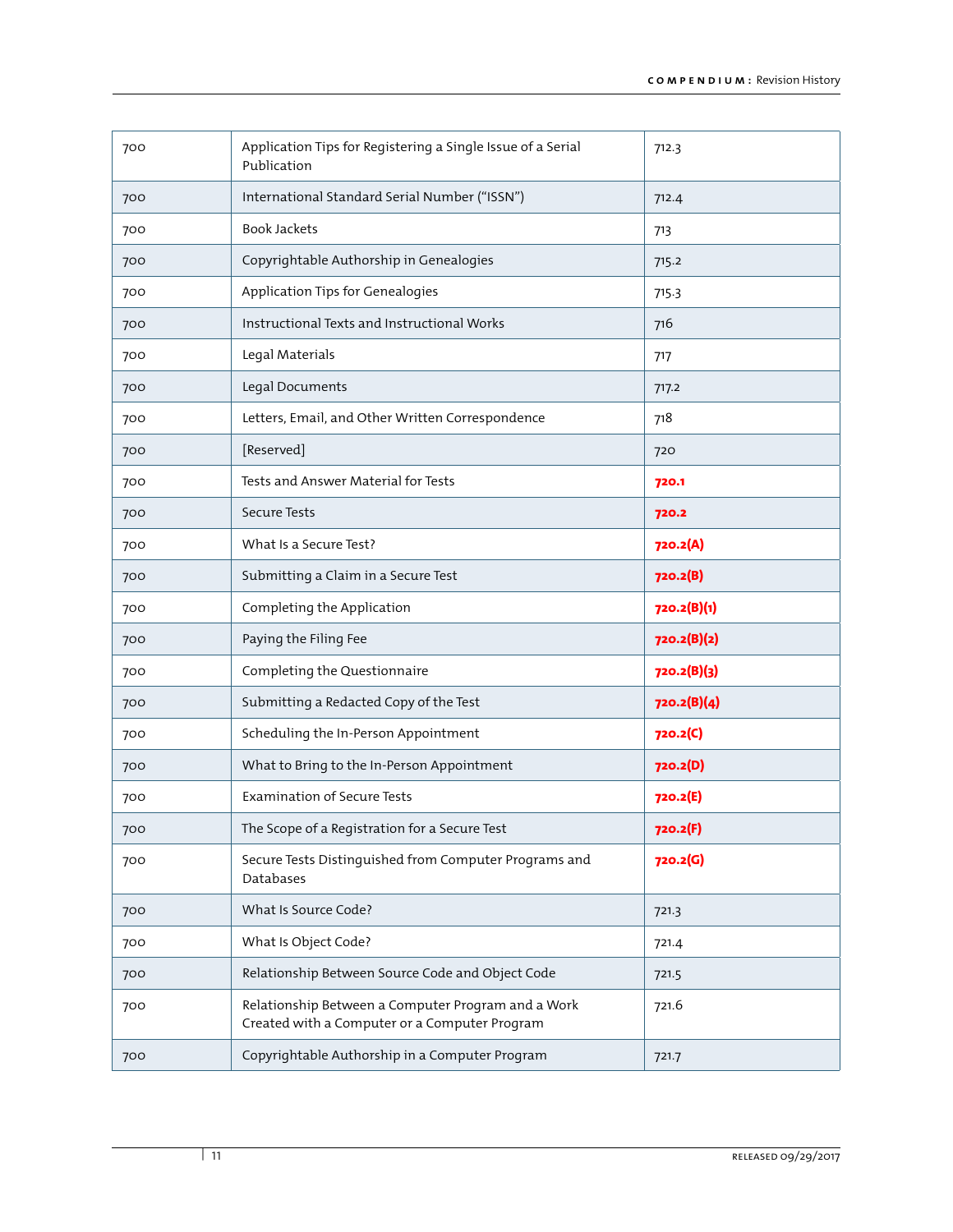| 700 | Copyrightable Authorship in a Derivative Computer Program                     | 721.8     |
|-----|-------------------------------------------------------------------------------|-----------|
| 700 | Title of the Program                                                          | 721.9(B)  |
| 700 | Asserting a Claim to Copyright in a Computer Program                          | 721.9(F)  |
| 700 | Limiting the Claim to Copyright in a Computer Program                         | 721.9(G)  |
| 700 | Unacceptable Terminology for an Application to Register a<br>Computer Program | 721.9(J)  |
| 700 | Relationship Between Source Code and Screen Displays                          | 721.10(A) |
| 700 | Deposit Requirements for Screen Displays                                      | 721.10(C) |
| 700 | User Manuals and Other Documentation for a Computer<br>Program                | 721.11    |
| 700 | Apps                                                                          | 722       |
| 700 | Computer Programs That Generate Typeface, Typefont, or<br><b>Barcodes</b>     | 723       |
| 700 | Spreadsheets, Reports, and Other Documents Generated by a<br>Computer Program | 725       |
| 700 | What Is a Database?                                                           | 727.1     |
| 700 | Application Tips for Databases                                                | 737.3     |
| 700 | Asserting a Claim to Copyright in a Database                                  | 727.3(D)  |

| Chapter | Heading                                                                                      | <b>Section</b> |
|---------|----------------------------------------------------------------------------------------------|----------------|
| 800     | Permission to Use Under a Section 115 Compulsory License                                     | 802.6(B)       |
| 800     | Harmonization                                                                                | 802.6(C)(1)    |
| 800     | Adaptations                                                                                  | 802.6(D)       |
| 800     | Editorial Authorship                                                                         | 802.6(l)       |
| 800     | <b>Collective Musical Works</b>                                                              | 802.7          |
| 800     | A Registration for a Musical Work Distinguished from a<br>Registration for a Sound Recording | 802.8(A)       |
| 800     | Name Individual Authors (Not Performing Groups as the<br>Author of a Musical Work)           | 802.8(D)       |
| 800     | Work Made for Hire Authorship                                                                | 802.8(E)       |
| 800     | [Reserved]                                                                                   | 802.8(H)       |
| 800     | [Reserved]                                                                                   | 802.8(I)       |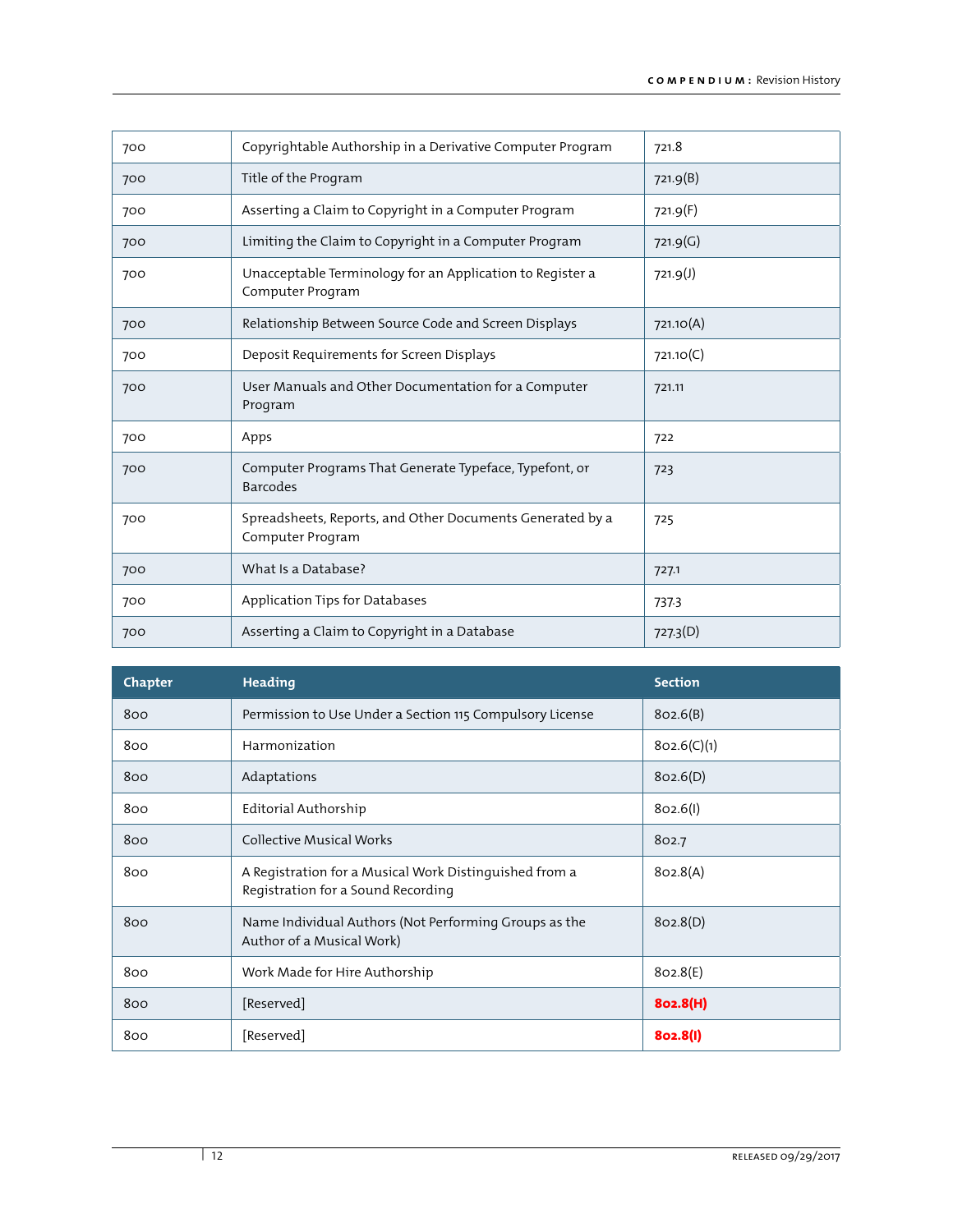| 800 | Sound Effects                                                                                                        | 802.9(E)(7) |
|-----|----------------------------------------------------------------------------------------------------------------------|-------------|
| 800 | Elements of Sound Recordings                                                                                         | 803.3       |
| 800 | Performance Authorship                                                                                               | 803.3(A)    |
| 800 | Production Authorship                                                                                                | 803.3(B)    |
| 800 | Unauthorized Fixation                                                                                                | 803.4(A)    |
| 800 | Creative Expression                                                                                                  | 803.5(B)    |
| 800 | Compilations of Preexisting Sound Recordings                                                                         | 803.7       |
| 800 | Registrable Compilations                                                                                             | 803.7(A)    |
| 800 | Unregisterable Compilations                                                                                          | 803.7(B)    |
| 800 | A Registration for a Sound Recording Distinguished from a<br>Registration for a Musical Work or Literary Work        | 803.8(A)    |
| 800 | <b>Executive Producer</b>                                                                                            | 803.8(E)    |
| 800 | Combination CD/DVD                                                                                                   | 803.8(F)(2) |
| 800 | Bonus Track Added to a Previously Published Album                                                                    | 803.8(F)(4) |
| 800 | [Reserved]                                                                                                           | 803.8(H)    |
|     |                                                                                                                      |             |
| 800 | [Reserved]                                                                                                           | 803.8(I)    |
| 800 | The Author Created Field and the Nature of Authorship Space                                                          | 803.9(C)    |
| 800 | Instrument Names/Vocals                                                                                              | 803.9(D)(1) |
| 800 | Narration/Spoken Words                                                                                               | 803.9(D)(2) |
| 800 | Rap                                                                                                                  | 803.9(D)(3) |
| 800 | Beats/Music Track                                                                                                    | 803.9(D)(4) |
| 800 | <b>Executive Producer</b>                                                                                            | 803.9(D)(5) |
| 800 | The Material Excluded/New Material Included Field and the<br>Preexisting Material/Material Added to This Work Spaces | 803.9(F)    |
| 800 | Unclear Authorship Terms for Derivative Sound Recordings                                                             | 803.9(F)(3) |
| 800 | Plot                                                                                                                 | 804.3(A)    |
| 800 | Characters                                                                                                           | 804.3(B)    |
| 800 | Illustrations or Descriptions of Costumes, Scenery, Sets, Props,<br>or Lighting                                      | 804.3(F)    |
| 800 | Synopses                                                                                                             | 804.4(F)(1) |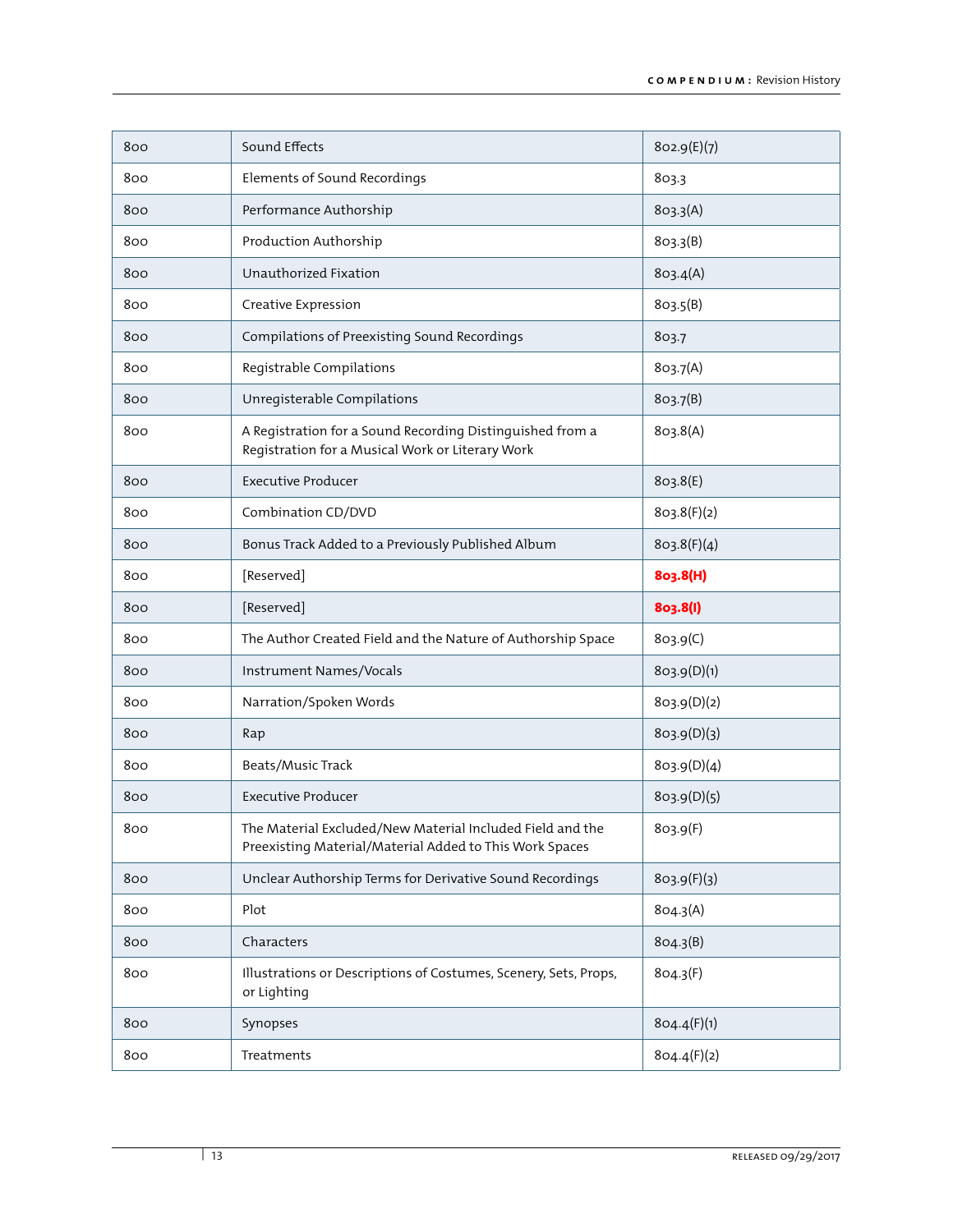| 800 | Synopses                                                                                                                                                                                        | 804.8(B)    |
|-----|-------------------------------------------------------------------------------------------------------------------------------------------------------------------------------------------------|-------------|
| 800 | Redacted Screenplay for a Motion Picture in Production                                                                                                                                          | 804.8(C)    |
| 800 | The Author Created Field and the Nature of Authorship Space                                                                                                                                     | 804.9(C)    |
| 800 | Dramatizations, Adaptations, and Revisions                                                                                                                                                      | 804.9(D)(1) |
| 800 | <b>Stage Directions</b>                                                                                                                                                                         | 804.9(D)(3) |
| 800 | Compositional Arrangement                                                                                                                                                                       | 805.2(B)    |
| 800 | Social Dances, Simple Routines, and Other Uncopyrightable<br>Movements                                                                                                                          | 805.5(B)    |
| 800 | Ordinary Motor Activities, Non-Expressive Physical Activities,<br>Competitive Maneuvers, Feats of Physical Skill or Dexterity,<br>and Other Uncopyrightable Movements in Choreographic<br>Works | 805.5(B)(3) |
| 800 | Pantomime Authorship                                                                                                                                                                            | 806.4(B)    |
| 800 | Ordinary Motor Activities, Functional Physical Activities,<br>Competitive Maneuvers, Feats of Physical Skill or Dexterity,<br>and Other Uncopyrightable Movements in Pantomimes                 | 806.5(B)    |
| 800 | Videogames Distinguished from Computer Programs                                                                                                                                                 | 807.7(A)(1) |
| 800 | Motion Pictures Distinguished from Audiovisual Works                                                                                                                                            | 808.2(A)    |
| 800 | Underlying Works Distinguished from Underlying Works                                                                                                                                            | 808.2(C)    |
| 800 | Impression of Motion Required                                                                                                                                                                   | 808.3(A)    |
| 800 | Device Needed for Viewing                                                                                                                                                                       | 808.3(B)    |
| 800 | <b>Fixation of Motion Pictures</b>                                                                                                                                                              | 808.6       |
| 800 | Video Formats                                                                                                                                                                                   | 808.6(A)    |
| 800 | Videodiscs                                                                                                                                                                                      | 8o8.6(A)(1) |
| 800 | Digital Video Files                                                                                                                                                                             | 808.6(A)(2) |
| 800 | Videotape                                                                                                                                                                                       | 8o8.6(A)(3) |
| 800 | Film Format                                                                                                                                                                                     | 808.6(B)    |
| 800 | Independent Creation                                                                                                                                                                            | 808.7(A)    |
| 800 | Human Authorship                                                                                                                                                                                | 808.7(C)    |
| 800 | <b>Derivative Motion Pictures</b>                                                                                                                                                               | 808.8       |
| 800 | Editing                                                                                                                                                                                         | 808.8(A)    |
| 800 | Dubbed Soundtracks and Subtitled Motion Pictures                                                                                                                                                | 808.8(B)    |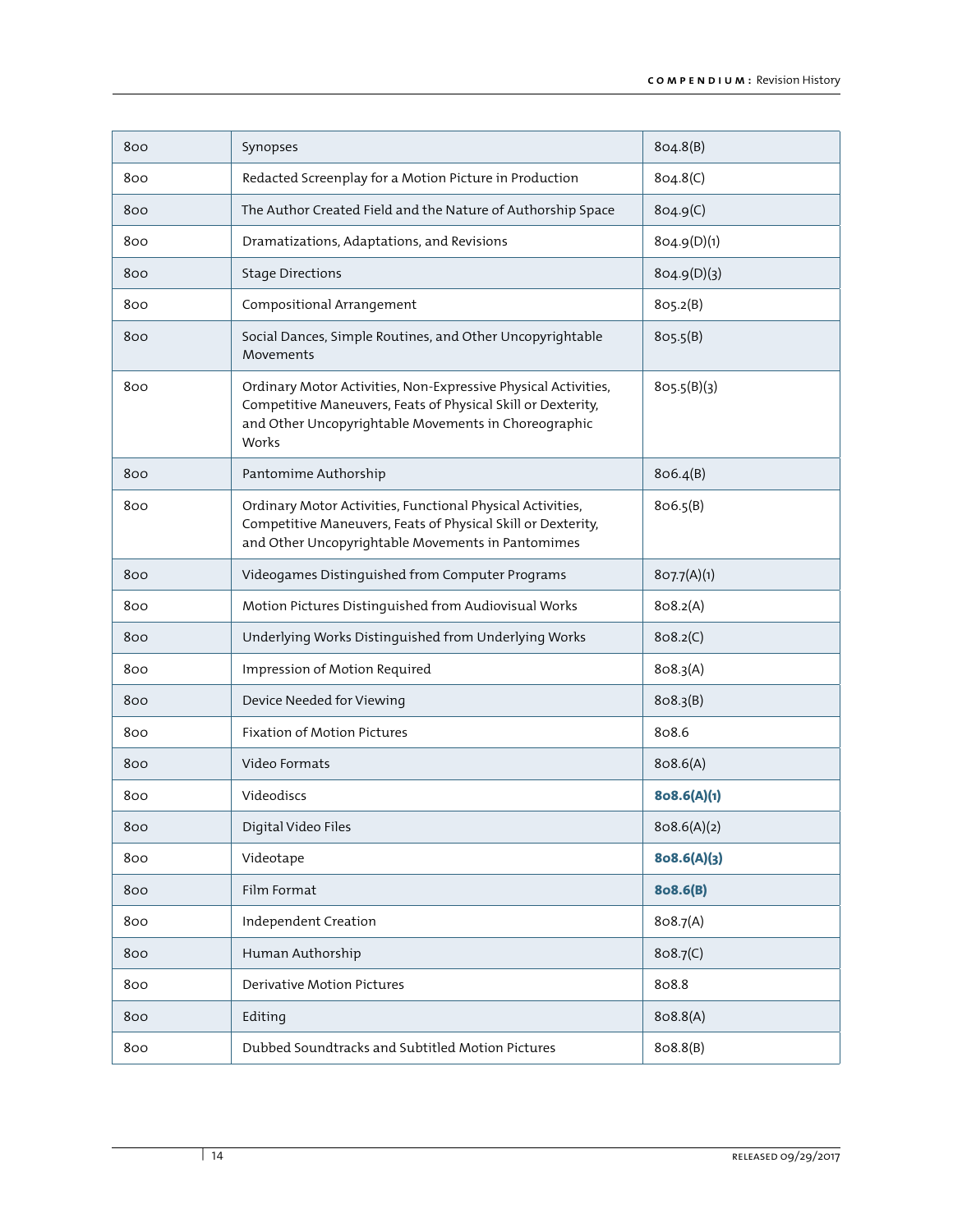| 800 | Subtitles                                                        | 808.8(B)(1)     |
|-----|------------------------------------------------------------------|-----------------|
| 800 | Dubbed Soundtracks                                               | 808.8(B)(2)     |
| 800 | Closed and Open Captioning                                       | 808.8(C)        |
| 800 | Bonus Material Contained in DVD                                  | 808.8(D)        |
| 800 | [Reserved]                                                       | 808.9           |
| 800 | Work Made for Hire Authorship                                    | 808.10(A)(1)    |
| 800 | Identifying the Authors of a Joint Work                          | 808.10(A)(3)(a) |
| 800 | Clarifying Joint Authorship                                      | 808.10(A)(3)(b) |
| 800 | <b>Executive Producer</b>                                        | 808.10(B)       |
| 800 | Author and Authorship Variances                                  | 808.10(C)       |
| 800 | Missing Authorship Elements                                      | 808.10(D)       |
| 800 | Redacted Screenplay for a Motion Picture in Production           | 808.10(E)       |
| 800 | Claim in Script with No Spoken Parts in the Motion Picture       | 808.10(F)       |
| 800 | Scripts Contained in a Motion Picture Soundtrack                 | 808.10(G)(1)    |
| 800 | Musical Compositions Contained in a Motion Picture<br>Soundtrack | 808.10(G)(2)    |
| 800 | Sounds Contained in One Format                                   | 808.10(H)(1)    |
| 800 | Multimedia Kits                                                  | 808.10(H)(2)(d) |
| 800 | North American Free Trade Agreement (NAFTA)                      | 808.10(K)(2)    |
| 800 | The Author Created Field and the Nature of Authorship Space      | 808.11(C)       |
| 800 | Deposit Requirements for Motion Pictures                         | 808.12          |

| Chapter | Heading                                                                      | <b>Section</b> |
|---------|------------------------------------------------------------------------------|----------------|
| 900     | Pictorial, Graphic, and Sculptural Works                                     | 903.1          |
| 900     | Fixation of Visual Art Works                                                 | 904            |
| 900     | Copyrightable Authorship in Visual Art Works                                 | 905            |
| 900     | Typeface, Typefont, Lettering, Calligraphy, and Typographic<br>Ornamentation | 906.4          |
| 900     | <b>Functional and Useful Elements</b>                                        | 906.8          |
| 900     | What Is Jewelry?                                                             | 908.1          |
| 900     | Copyrightable Authorship in Photographs                                      | 909.1          |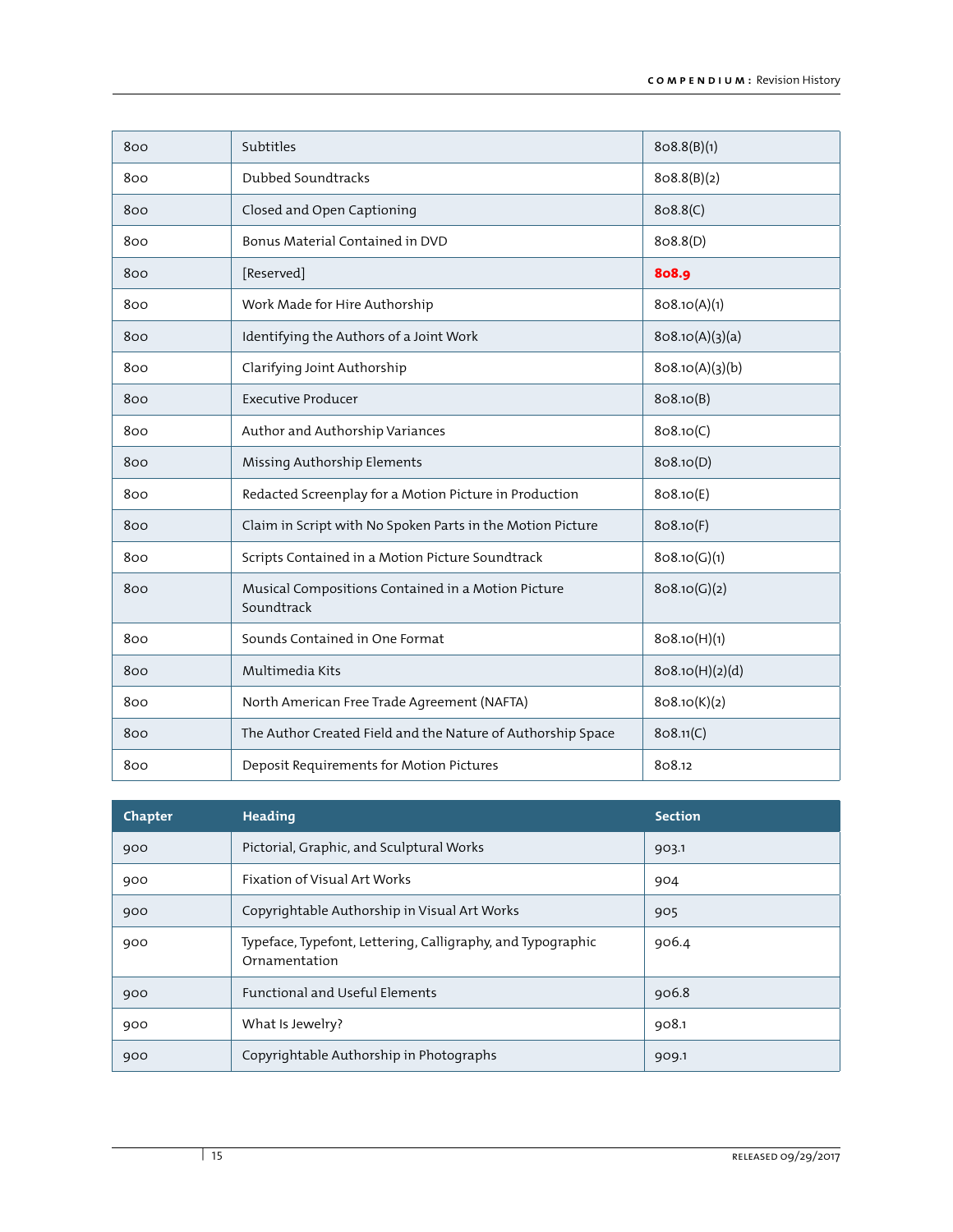| 900 | Subject Matter of Photographs                             | 909.2 |
|-----|-----------------------------------------------------------|-------|
| 900 | Photographic Reproductions, Digital Copying, and Editing  | 909.3 |
| 900 | Characters                                                | 911   |
| 900 | Retrospective Works and Exhibition Catalogs               | 915   |
| 900 | Copyrightable Authorship in Models                        | 919.1 |
| 900 | Patterns for Making Articles                              | 920.1 |
| 900 | Graphs, Charts, Tables, and Figures                       | 921   |
| 900 | Technical and Scientific Drawings                         | 922   |
| 900 | Architectural Works Distinguished from Technical Drawings | 923.1 |

| Chapter | <b>Heading</b>                                                                                                                           | <b>Section</b> |
|---------|------------------------------------------------------------------------------------------------------------------------------------------|----------------|
| 1000    | Website                                                                                                                                  | 1002.1         |
| 1000    | Hypertext Markup Language (HTML)                                                                                                         | 1002.4         |
| 1000    | <b>Databases</b>                                                                                                                         | 1002.6         |
| 1000    | Distinguishing Between Individual Authors, Joint Authors,<br>and Works Made for Hire                                                     | 1003.1         |
| 1000    | Distinguishing Between Authorship and/or Ownership When<br>the Owner of a Website Hires a Third Party to Create Content<br>for That Site | 1003.2         |
| 1000    | Hypertext Markup Language (HTML)                                                                                                         | 1006.1(A)      |
| 1000    | Compilation Authorship                                                                                                                   | 1006.4         |
| 1000    | Unclaimable Material Must Be Excluded from the Claim                                                                                     | 1008.2         |
| 1000    | Determining the Publication Status of a Work Made Available<br>Only Online                                                               | 1008.3(F)      |
| 1000    | Acceptable Terminology for an Application to Register a<br>Website or Website Content                                                    | 1009.6(A)      |
| 1000    | Limitation of Claim                                                                                                                      | 1009.8         |
| 1000    | Deposit Requirements for Registration                                                                                                    | 1010.1         |
| 1000    | Deposit Requirements for Works Published Online and in Hard<br>Copy Format                                                               | 1010.2         |
| 1000    | Deposit Requirements for Unpublished Works and Works<br>Published Solely Online                                                          | 1010.3         |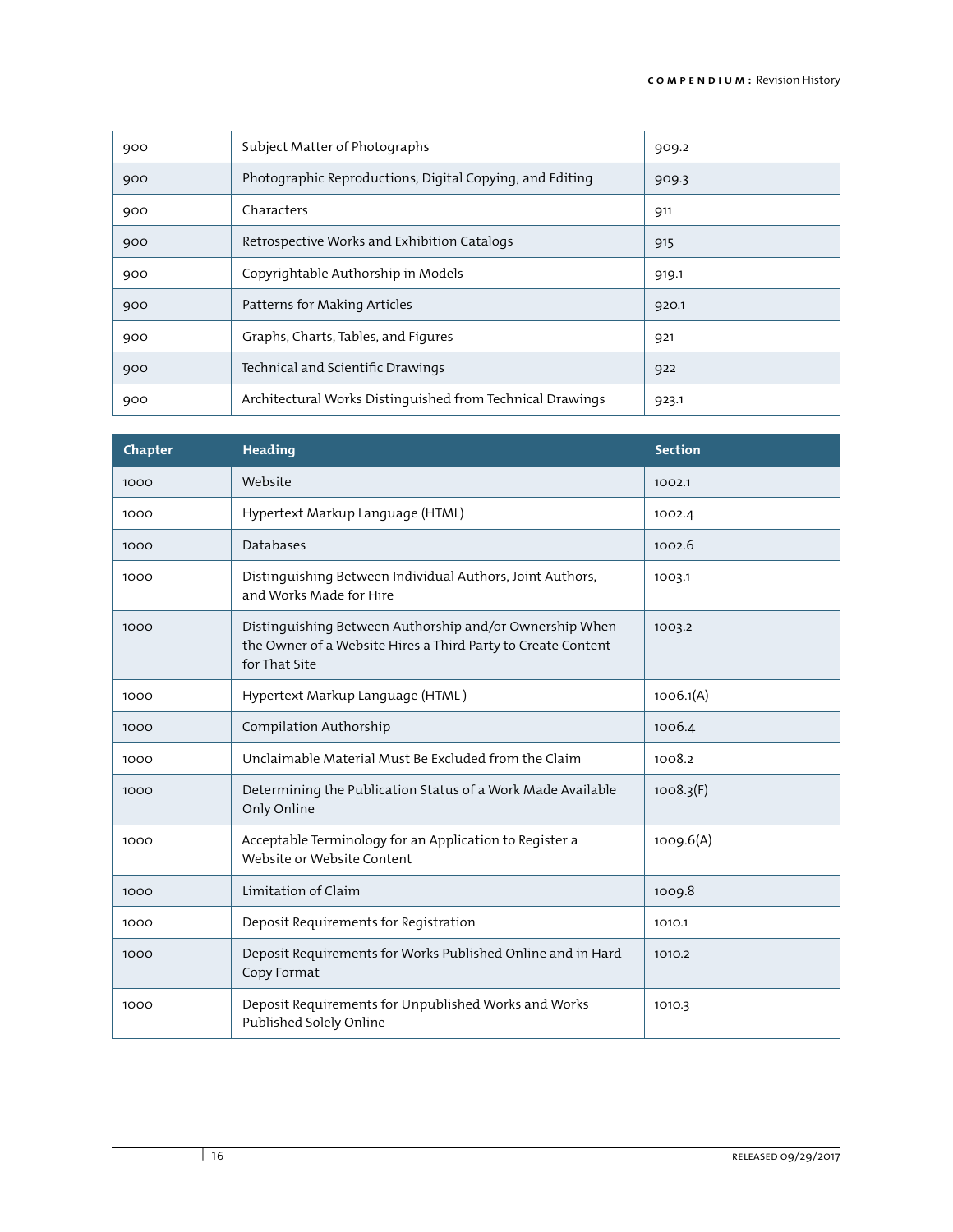| 1000 | Uploading Large Files or Large Numbers of Files to the<br>Electronic Registration System | 1010.4    |
|------|------------------------------------------------------------------------------------------|-----------|
| 1000 | Hypertext Markup Language (HTML)                                                         | 1010.6(E) |
| 1000 | Electronic Serials                                                                       | 1010.6(H) |
| 1000 | Special Relief from the Deposit Requirements                                             | 1010.8    |

| Chapter | Heading                                                                               | <b>Section</b> |
|---------|---------------------------------------------------------------------------------------|----------------|
| 1100    | What This Chapter Covers                                                              | 1101           |
| 1100    | The Unpublished Collection Option                                                     | 1102           |
| 1100    | The Unit of Publication Option                                                        | 1103           |
| 1100    | Registration Requirements                                                             | 1104.3         |
| 1100    | The Scope of a Group Registration                                                     | 1104.4         |
| 1100    | Group Registrations Distinguished from Registrations for<br>Unpublished Collections   | 1104.5         |
| 1100    | Cancellation                                                                          | 1105           |
| 1100    | Unpublished Collections                                                               | 1106           |
| 1100    | Completing the Application                                                            | 1106.3         |
| 1100    | Registration Process Overview                                                         | 1106.3(A)      |
| 1100    | Type of Work                                                                          | 1106.3(B)      |
| 1100    | The Unit of Publication Option                                                        | 1107           |
| 1100    | What Is a Unit of Publication?                                                        | 1107.1         |
| 1100    | <b>Eligibility Requirements</b>                                                       | 1107.2         |
| 1100    | Completing the Application                                                            | 1107.4         |
| 1100    | Registration Process Overview                                                         | 1107.4(A)      |
| 1100    | Publication/Completion                                                                | 1107.4(D)      |
| 1100    | Manufacturer, Publisher, Producer, Packager, or Creator of the<br>Unit of Publication | 1107.4(F)      |
| 1100    | Author Created/Nature of Authorship                                                   | 1107.4(G)      |
| 1100    | Limitation of Claim                                                                   | 1107.4(l)      |
| 1100    | <b>Eligibility Requirements</b>                                                       | 1109.2         |
| 1100    | Filing Fee Requirements                                                               | 1109.4         |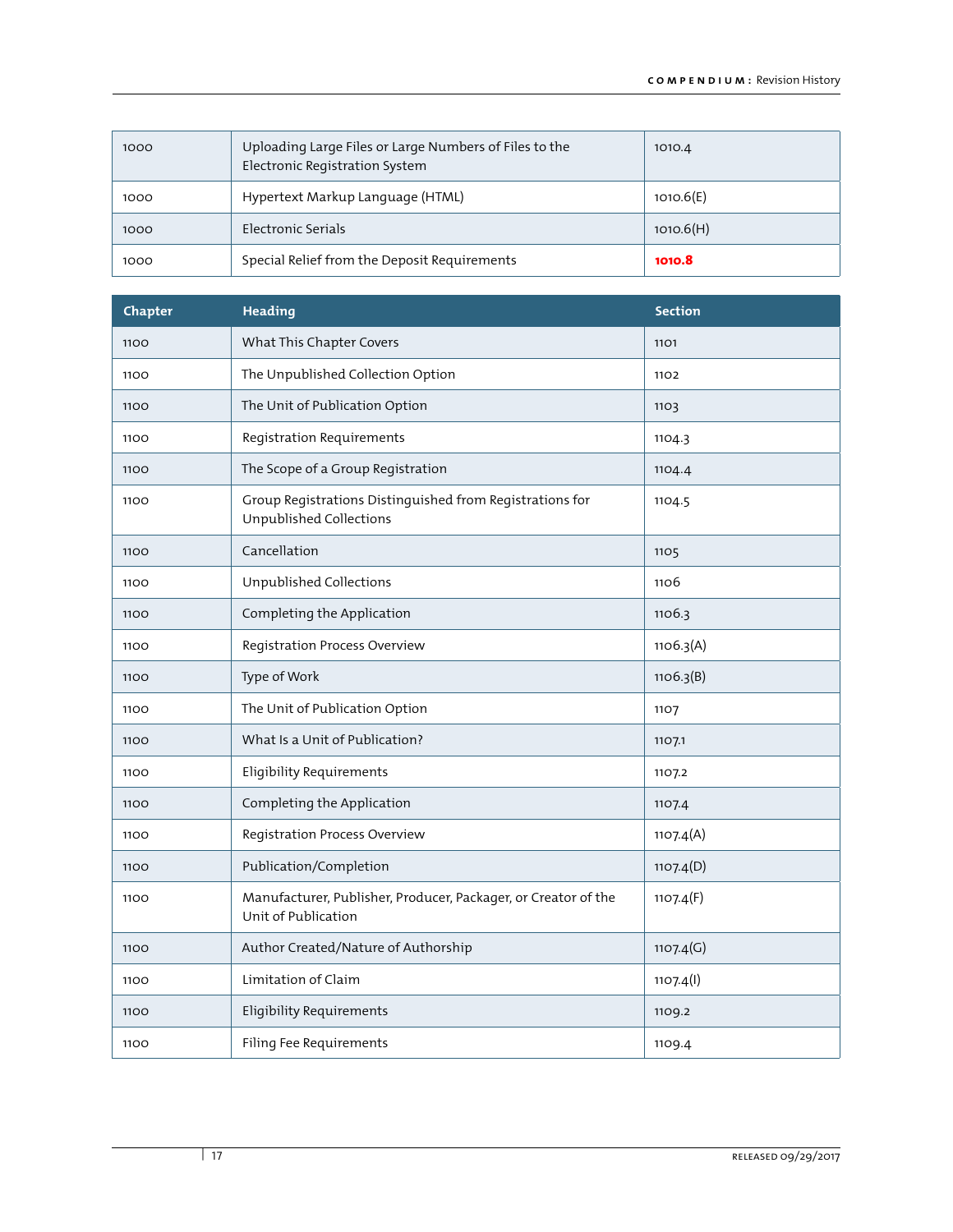| 1100 | Serials Not Subject to the Complimentary Subscription<br>Requirement              | 1109.5(B)    |
|------|-----------------------------------------------------------------------------------|--------------|
| 1100 | Submitting the Deposit                                                            | 1109.8       |
| 1100 | Serials Subject to the Complimentary Subscription<br>Requirement                  | 1109.5(A)    |
| 1100 | Filing Fee Requirements                                                           | 1110.4       |
| 1100 | Newspapers Subject to the Microfilm Deposit Requirement                           | 1110.5(A)    |
| 1100 | The Timeliness Requirement                                                        | 1110.6       |
| 1100 | Filing Fee Requirements                                                           | 1111.4       |
| 1100 | One Complete Copy of Each Issue                                                   | 1111.5(A)    |
| 1100 | The Timeliness Requirement                                                        | 1111.6       |
| 1100 | Group Registration of Contributions to Periodicals                                | 1115         |
| 1100 | What Is a Contribution to a Periodical                                            | 1115.1       |
| 1100 | <b>Eligibility Requirements</b>                                                   | 1115.2       |
| 1100 | Application Requirements                                                          | 1115.3       |
| 1100 | Filing Fee Requirements                                                           | 1115.4       |
| 1100 | Deposit Requirements                                                              | 1115.5       |
| 1100 | When May an Application for a Group Registration Be Filed?                        | 1115.6       |
| 1100 | Completing the Application: Group Registration of<br>Contributions to Periodicals | 1115.7       |
| 1100 | Type of Group                                                                     | 1115.7(A)    |
| 1100 | Identifying the Works Included within the Group                                   | 1115.7(B)    |
| 1100 | Identifying the Contributions                                                     | 1115.7(B)(1) |
| 1100 | Identifying the Periodicals                                                       | 1115.7(B)(2) |
| 1100 | Identifying the Author                                                            | 1115.7(C)    |
| 1100 | Identifying the Copyrightable Material that the Author<br>Created                 | 1115.7(D)    |
| 1100 | Identifying the Copyright Claimant                                                | 1115.7(E)    |
| 1100 | Rights and Permissions Information                                                | 1115.7(F)    |
| 1100 | Correspondent / Mailing Address for the Certificate of<br>Registration            | 1115.7(G)    |
| 1100 | Special Handling                                                                  | 1115.7(H)    |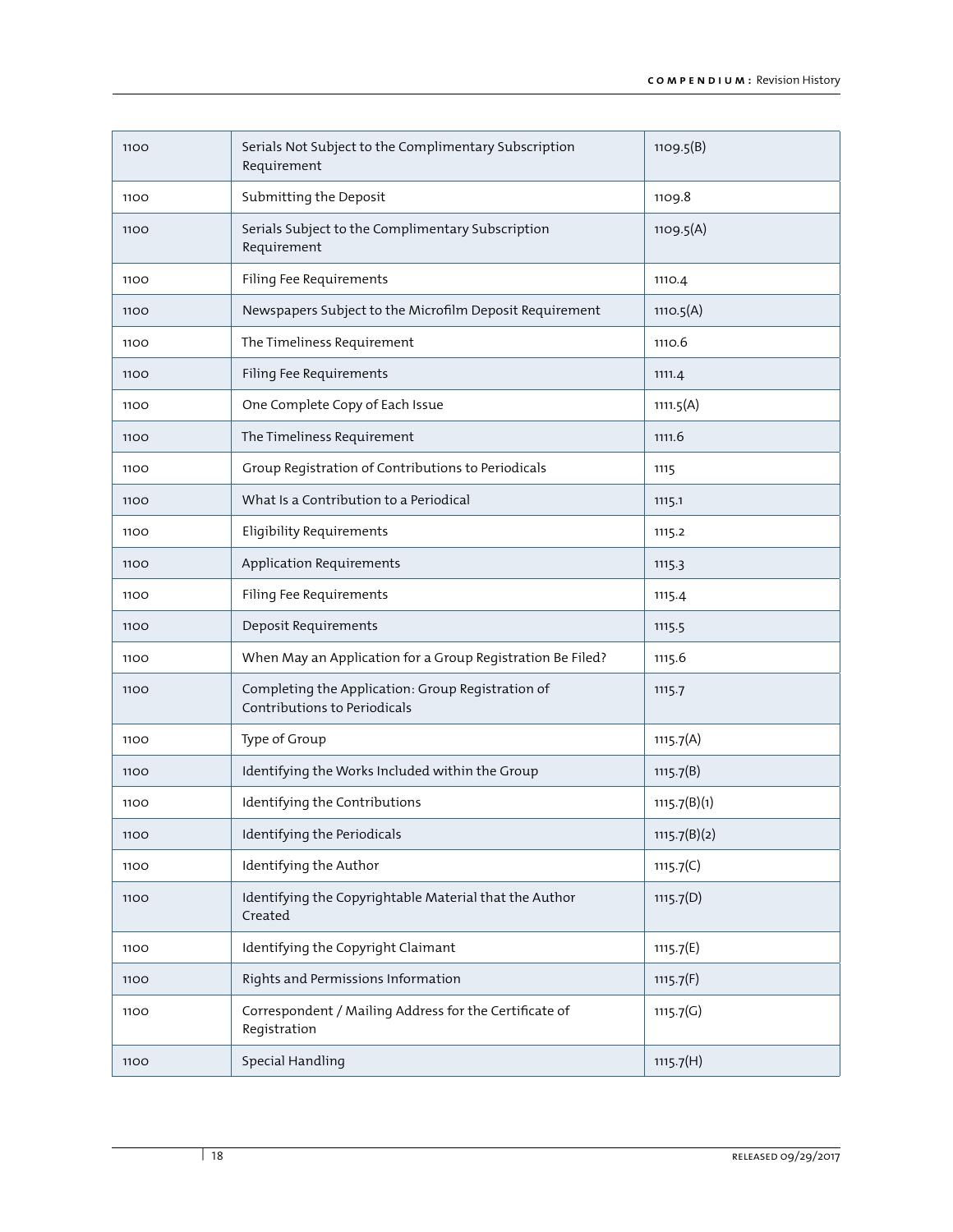| 1100 | Certification                                                            | 1115.7(l)    |
|------|--------------------------------------------------------------------------|--------------|
| 1100 | Contributions That Do Not Satisfy the Group Registration<br>Requirements | 1115.8       |
| 1100 | Space A: Identification of Application                                   | 1115.8(A)    |
| 1100 | Space B: Registration for Group of Contributions                         | 1115.8(B)    |
| 1100 | <b>Eligibility Requirements</b>                                          | 1116.1       |
| 1100 | Filing Fee Requirements                                                  | 1116.3       |
| 1100 | Deposit Requirements                                                     | 1116.4       |
| 1100 | The Scope of a Group Registration for a Database                         | 1117.2       |
| 1100 | Filing Fee Requirements                                                  | 1117.5       |
| 1100 | Databases That Do Not Consist Predominantly of Photographs               | 1117.6(A)    |
| 1100 | Descriptive Statement                                                    | 1117.6(C)    |
| 1100 | Completing the Application: Group Registration of Databases              | 1117.7       |
| 1100 | Space 2: Name of Author/Nature of Authorship                             | 1117.7(B)    |
| 1100 | Space 3(a): Year in which Creation of This Work Was<br>Completed         | 1117.7 $(C)$ |
| 1100 | Photographs at a Glance                                                  | 1119         |

| Chapter | <b>Heading</b>                                                                          | <b>Section</b> |
|---------|-----------------------------------------------------------------------------------------|----------------|
| 1200    | Eligibility Based on Nationality of Owner or Nation of First<br>Commercial Exploitation | 1204.4         |
| 1200    | Form MW                                                                                 | 1210.2(A)      |
| 1200    | Filing Fee                                                                              | 1210.2(B)      |
| 1200    | ID Material for Commercially Exploited Mask Works<br>Containing Trade Secrets           | 1213.2         |
| 1200    | Mask Works Not Commercially Exploited Containing Trade<br>Secrets                       | 1213.4         |
| 1200    | Special Relief from Deposit Requirements for Mask Works                                 | 1213.6         |
| 1200    | Submitting the Application, Filing Fee, and Identifying<br>Material                     | 1214           |
| 1200    | Special Handling                                                                        | 1215           |
| 1200    | Correction or Amplification of a Completed Registration                                 | 1216           |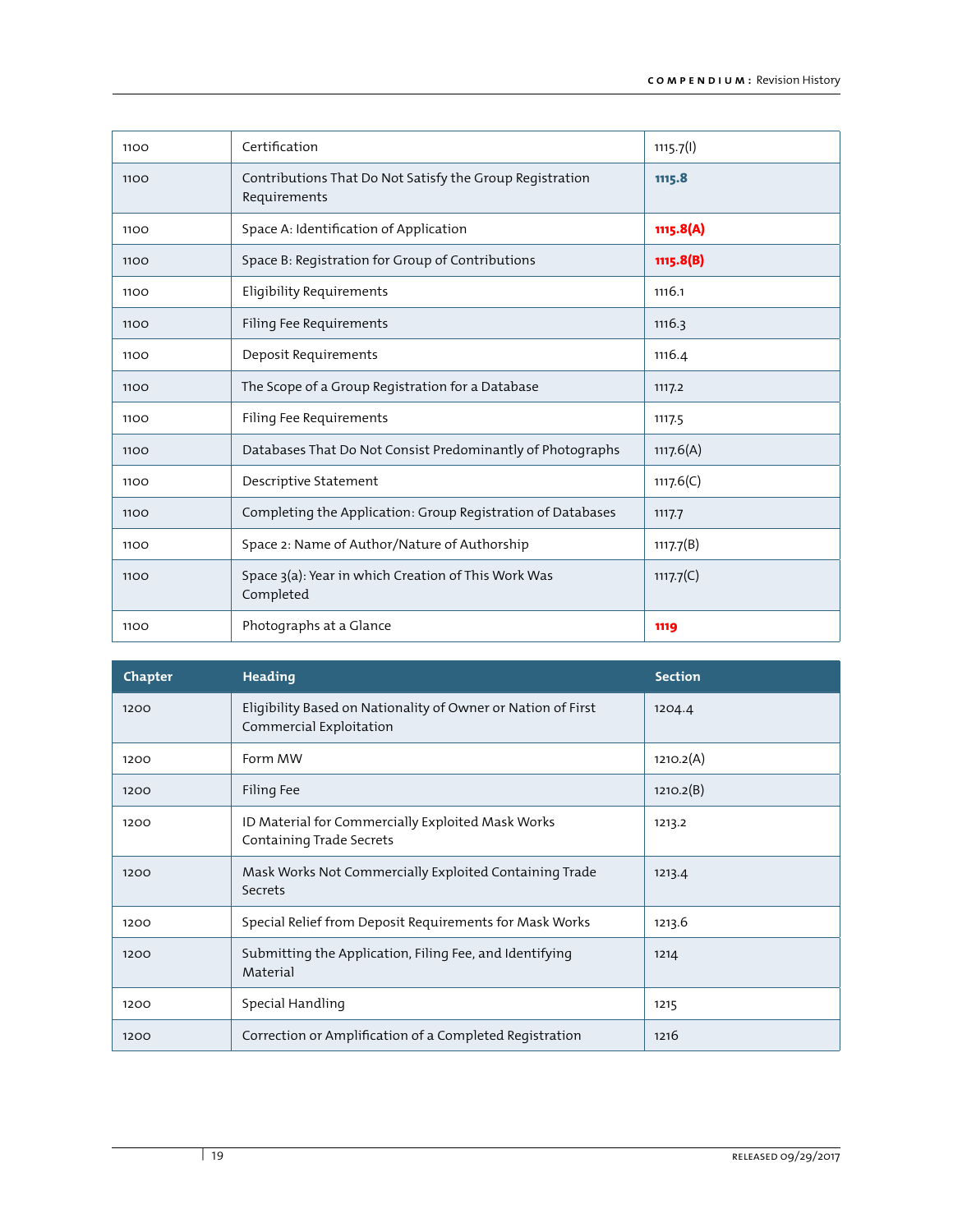| Chapter | <b>Heading</b>                                                                | <b>Section</b> |
|---------|-------------------------------------------------------------------------------|----------------|
| 1300    | Vessel Design Protection Distinguished from Copyright<br>Protection           | 1302           |
| 1300    | Name or Distinctive Identification of Owner                                   | 1309.3         |
| 1300    | Form D-VH                                                                     | 1311.3         |
| 1300    | Filing Fees                                                                   | 1311.4         |
| 1300    | Space 5: Priority Claims                                                      | 1312.5         |
| 1300    | Space 8: Deposit Account Information                                          | 1312.8         |
| 1300    | Submitting the Application, Filing Fee, and Deposit Material                  | 1314           |
| 1300    | Publication of Registration Certificate and Effective Date of<br>Registration | 1315           |
| 1300    | Certificate of Correction for a Completed Registration                        | 1317           |

| Chapter | <b>Heading</b>                                             | <b>Section</b> |
|---------|------------------------------------------------------------|----------------|
| 1400    | Registration Type Governs Which Application to Use         | 1402.3         |
| 1400    | The Online Application                                     | 1402.4(A)      |
| 1400    | Group Registration of Contributions to Periodicals         | 1402.6(C)      |
| 1400    | Supplementary Registration: Online Application/Form CA     | 1402.7         |
| 1400    | <b>GATT Registration Applications: Form GATT</b>           | 1402.9         |
| 1400    | Where to Find Specific Filing Fee Information              | 1403.2         |
| 1400    | Acceptable Forms of Payment                                | 1403.4         |
| 1400    | Deposit Accounts                                           | 1403.5         |
| 1400    | Refunds                                                    | 1403.6         |
| 1400    | Cancellation of Registration in Cases of Dishonored Checks | 1403.7         |
| 1400    | Special Handling Fees                                      | 1403.8         |

| Chapter | Heading                                                          | <b>Section</b> |
|---------|------------------------------------------------------------------|----------------|
| 1500    | What This Chapter Covers                                         | 1501           |
| 1500    | Deposit for Registration Distinguished from Mandatory<br>Deposit | 1502           |
| 1500    | Overview of the Deposit Requirement                              | 1503.1         |
| 1500    | Refusal to Register                                              | 1503.2         |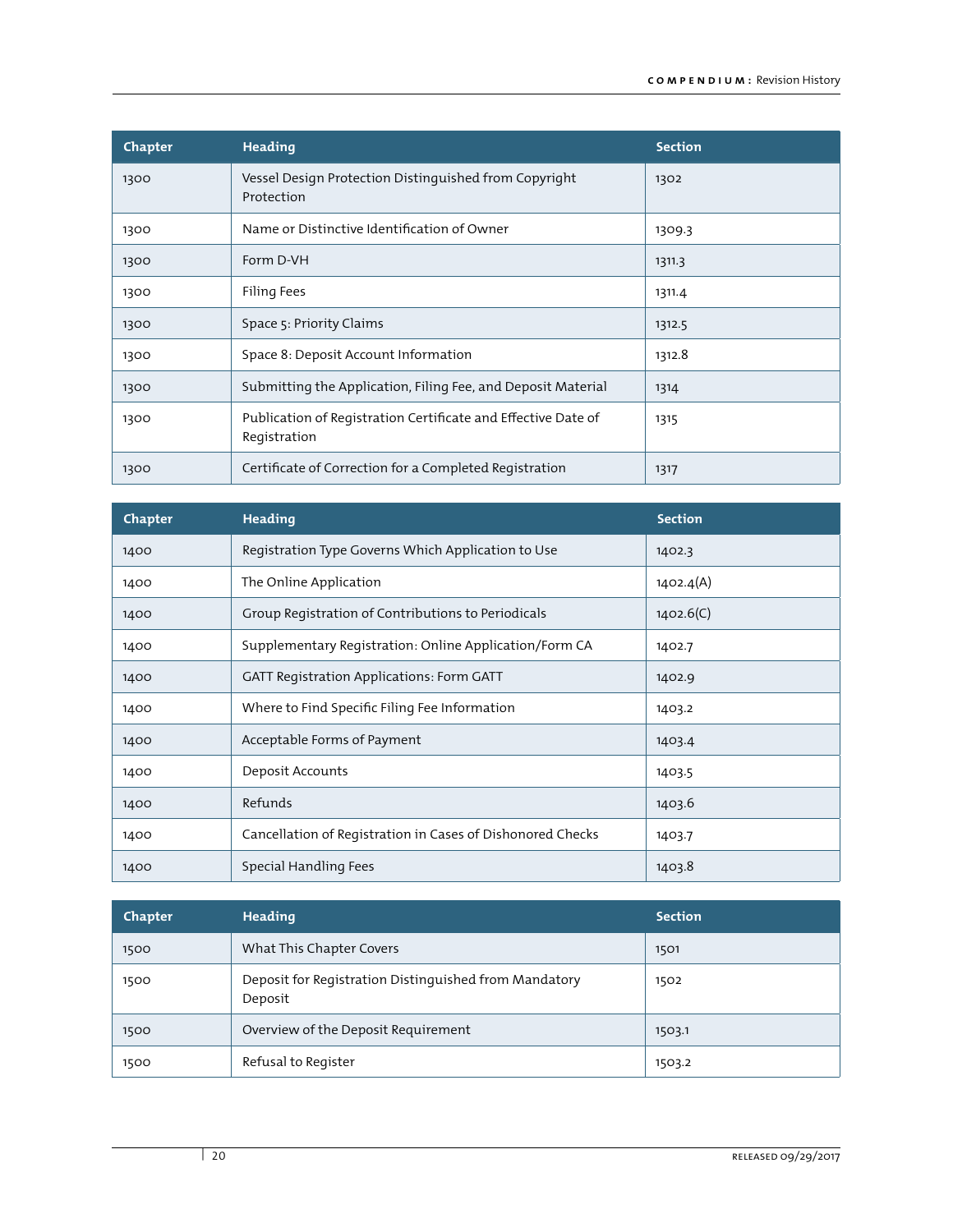| 1500 | What Is the Best Edition of the Work?                                                  | 1504            |
|------|----------------------------------------------------------------------------------------|-----------------|
| 1500 | Works Exempt from the Best Edition Requirement                                         | 1504.1          |
| 1500 | Works Subject to the Best Edition Requirement                                          | 1504.2          |
| 1500 | Applicant Makes the Determination                                                      | 1504.3          |
| 1500 | Identifying Material                                                                   | 1506            |
| 1500 | Hard Copy Format                                                                       | 1507.1          |
| 1500 | Electronic Deposit Copy(ies)                                                           | 1508.1          |
| 1500 | Hard Copy Deposits                                                                     | 1508.2          |
| 1500 | Submitting the Deposit by Courier                                                      | 1508.4          |
| 1500 | How to Request Special Relief                                                          | 1508.8(B)       |
| 1500 | Deposit Requirements for Literary Works                                                | 1509.1          |
| 1500 | Computer Programs                                                                      | 1509.1(C)       |
| 1500 | Source Code                                                                            | 1509.1(C)(1)    |
| 1500 | Derivative Computer Programs                                                           | 1509.1(C)(2)    |
| 1500 | Source Code That Does Not Contain Trade Secret Material                                | 1509.1(C)(3)    |
| 1500 | Background                                                                             | 1509.1(C)(4)(a) |
| 1500 | Computer Programs That Contain Trade Secret Material                                   | 1509.1(C)(4)(b) |
| 1500 | Appropriate Method for Blocking Out Source Code That<br>Contains Trade Secret Material | 1509.1(C)(4)(d) |
| 1500 | Special Relief for Computer Programs Containing Trade<br>Secrets                       | 1509.1(C)(4)(e) |
| 1500 | Computer Programs Fixed in a CD-ROM                                                    | 1509.1(C)(5)    |
| 1500 | Computer Screen Displays                                                               | 1509.1(C)(6)    |
| 1500 | User Manuals and Other Documentation for a Computer<br>Program                         | 1509.1(C)(7)    |
| 1500 | Databases                                                                              | 1509.1(D)       |
| 1500 | Databases Fixed in CD-ROMs                                                             | 1509.1(D)(1)    |
| 1500 | Databases That Do Not Consist Predominantly of Photographs                             | 1509.1(D)(2)    |
| 1500 | Databases That Predominantly Consist of Photographs                                    | 1509.1(D)(3)    |
| 1500 | <b>Instructional Works</b>                                                             | 1509.1(F)       |
| 1500 | Tests and Answer Material for Tests                                                    | 1509.1(G)       |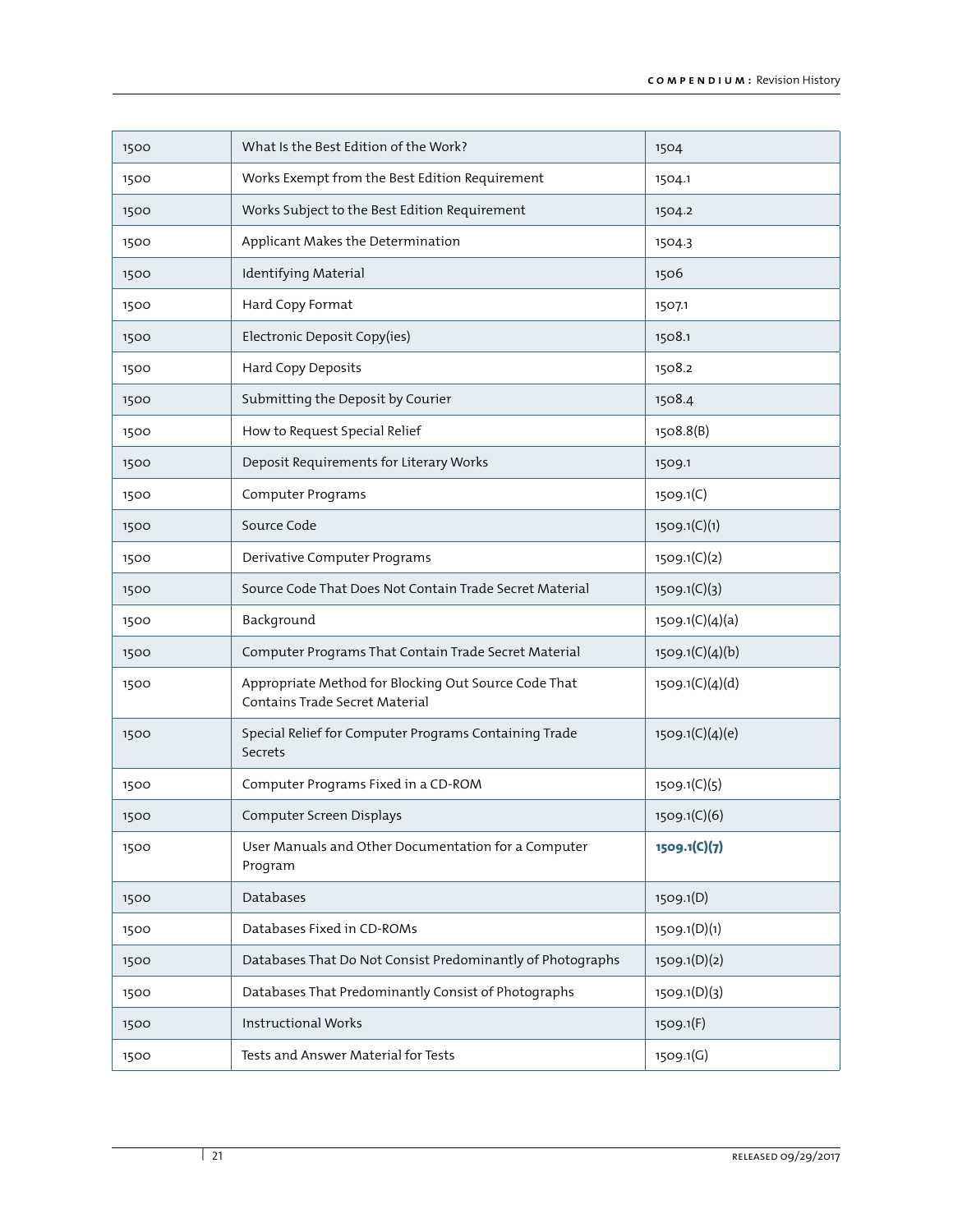| 1500 | Foreign Literary Works                                                                     | 1509.1(l)       |
|------|--------------------------------------------------------------------------------------------|-----------------|
| 1500 | <b>GATT Literary Works</b>                                                                 | 1509.1(J)       |
| 1500 | Deposit Requirements for Literary Works: At a Glance                                       | 1509.1(K)       |
| 1500 | Deposit Requirements for Works of the Performing Arts                                      | 1509.2          |
| 1500 | <b>Musical Works</b>                                                                       | 1509.2(A)       |
| 1500 | Unpublished Musical Works                                                                  | 1509.2(A)(1)    |
| 1500 | <b>Published Musical Works</b>                                                             | 1509.2(A)(2)    |
| 1500 | Musical Works First Published in the United States on<br>Phonorecords                      | 1509.2(A)(2)(a) |
| 1500 | Musical Works First Published in the United States in Copies                               | 1509.2(A)(2)(b) |
| 1500 | Musical Works First Published in a Foreign Country                                         | 1509.2(A)(2)(c) |
| 1500 | Musical Works Published Solely in Motion Pictures                                          | 1509.2(A)(2)(d) |
| 1500 | Musical Works Published in Electronic Format                                               | 1509.2(A)(6)    |
| 1500 | Published Sound Recordings                                                                 | 1509.2(B)(2)    |
| 1500 | Sound Recordings Published in Electronic Format                                            | 1509.2(B)(3)    |
| 1500 | Published Dramatic Works                                                                   | 1509.2(C)(2)    |
| 1500 | Published Choreographic Works and Pantomimes                                               | 1509.2(D)(2)    |
| 1500 | Audiovisual Works                                                                          | 1509.2(E)       |
| 1500 | Audiovisual Works Fixed in a CD-ROM                                                        | 1509.2(E)(1)    |
| 1500 | Audiovisual Works Published in Electronic Format                                           | 1509.2(E)(3)    |
| 1500 | <b>Motion Pictures</b>                                                                     | 1509.2(F)       |
| 1500 | Unpublished Motion Pictures                                                                | 1509.2(F)(1)    |
| 1500 | Published Motion Pictures                                                                  | 1509.2(F)(2)    |
| 1500 | Motion Pictures First Published in the United States on or<br>After January 1, 1978        | 1509.2(F)(2)(a) |
| 1500 | Motion Pictures First Published in a Foreign Country on or<br>After January 1, 1978        | 1509.2(F)(2)(b) |
| 1500 | Motion Pictures Contained in Formats That Cannot Be Viewed<br>by the U.S. Copyright Office | 1509.2(F)(3)    |
| 1500 | Foreign Works of the Performing Arts                                                       | 1509.2(G)       |
| 1500 | Registration Deposit Requirements for Works of the<br>Performing Arts: At a Glance         | 1509.2(l)       |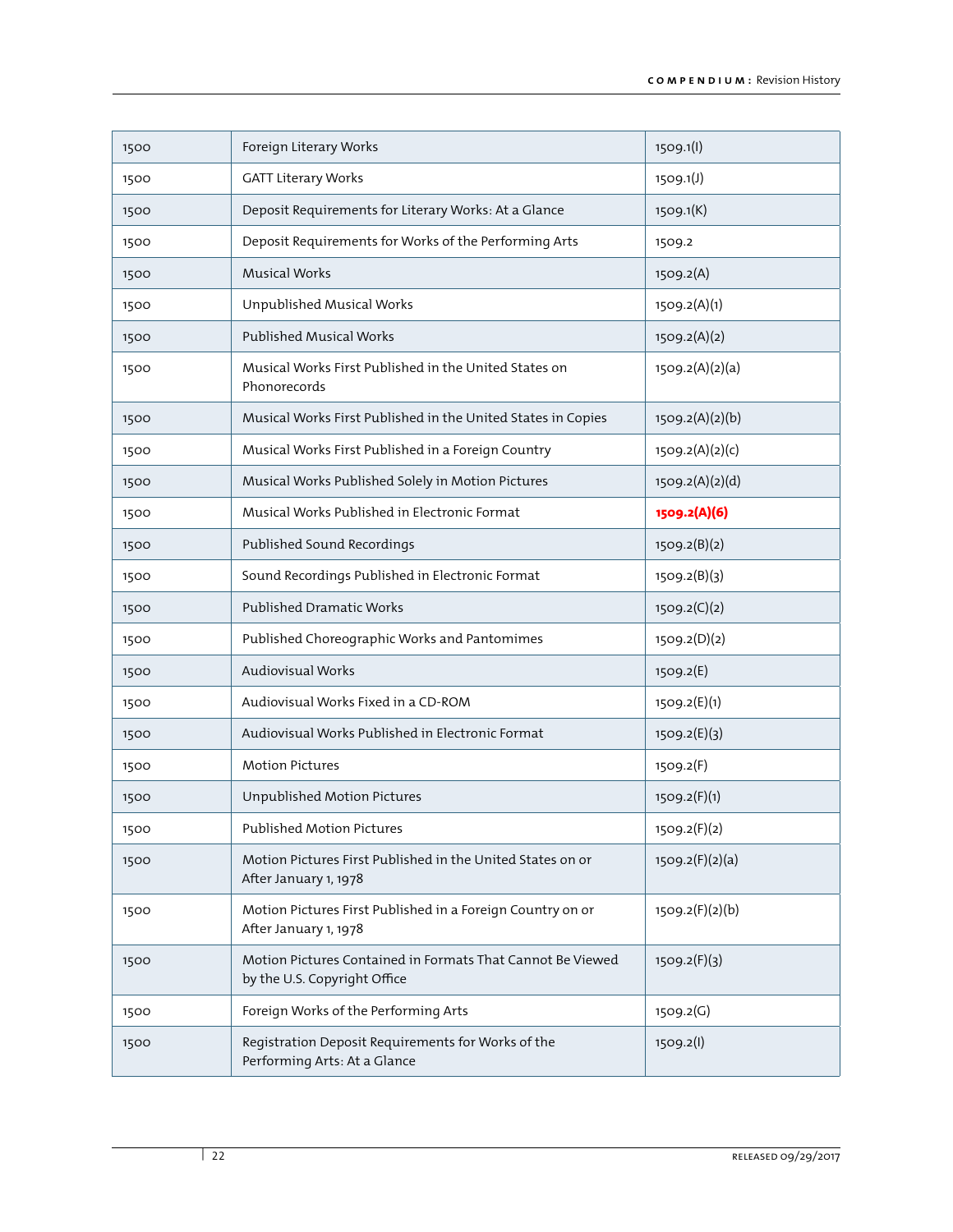| 1500 | Visual Arts Works                                                       | 1509.3        |
|------|-------------------------------------------------------------------------|---------------|
| 1500 | Published Works                                                         | 1509.3(A)(2)  |
| 1500 | Works Reproduced in Sheet-like Materials                                | 1509.3(A)(4)  |
| 1500 | <b>Published Games</b>                                                  | 1509.3(A)(7)  |
| 1500 | Visual Arts Works Fixed in a CD-ROM                                     | 1509.3(A)(11) |
| 1500 | Architectural Works                                                     | 1509.3(D)     |
| 1500 | Two-Dimensional Works                                                   | 1509.3(E)(1)  |
| 1500 | Registration Deposit Requirements for Visual Arts Works: At a<br>Glance | 1509.3(F)     |
| 1500 | Deposit Storage                                                         | 1510.1        |
| 1500 | Mandatory Deposit                                                       | 1511          |
| 1500 | What Is the Best Edition for Purposes of Mandatory Deposit?             | 1511.1        |
| 1500 | Complete Copy of a Published Work                                       | 1511.2(A)     |
| 1500 | Sound Recordings                                                        | 1511.2(B)     |
| 1500 | Musical Compositions Published by Rental, Lease, or Lending             | 1511.2(C)     |
| 1500 | <b>Motion Pictures</b>                                                  | 1511.2(D)     |
| 1500 | <b>Electronic Works</b>                                                 | 1511.2(E)     |
| 1500 | Works Exempt from Mandatory Deposit                                     | 1511.3        |
| 1500 | Certificate of Receipt                                                  | 1511.7(D)     |
| 1500 | Limited Edition Visual Arts Works                                       | 1511.8(E)     |
| 1500 | Special Relief from the Mandatory Deposit Requirement                   | 1511.9        |

| Chapter | Heading                                                                    | <b>Section</b> |
|---------|----------------------------------------------------------------------------|----------------|
| 1600    | Preregistration Is a Temporary "Placeholder" for an Actual<br>Registration | 1604.1         |
| 1600    | Filing Fee                                                                 | 1606.10        |
| 1600    | Computer Programs and Videogames                                           | 1606.7(E)      |
| 1600    | Notification of Preregistration                                            | 1608           |
| 1600    | Filing Fee                                                                 | 1606.10        |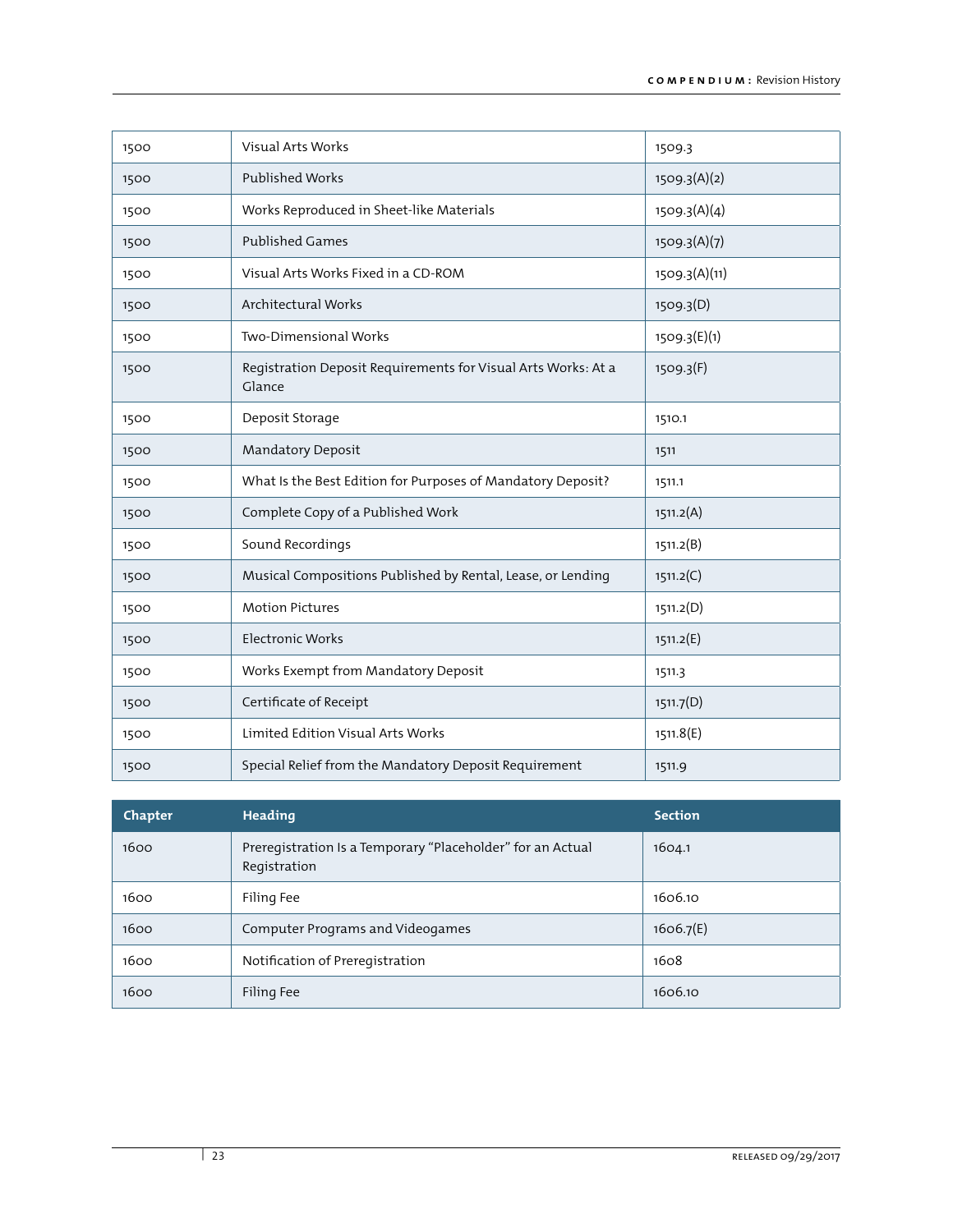| Chapter | Heading                                               | <b>Section</b> |
|---------|-------------------------------------------------------|----------------|
| 1700    | Registration Refused After Examination                | 1702           |
| 1700    | Filing the Request                                    | 1703.1         |
| 1700    | Filing the Second Request for Reconsideration         | 1704.1         |
| 1700    | Filing Fee                                            | 1708.1         |
| 1700    | Address for Delivery                                  | 1708.2         |
| 1700    | Deadline for Submitting a Request for Reconsideration | 1708.3         |
| 1700    | No Amendments                                         | 1708.5         |
| 1700    | No Expedited Review                                   | 1708.7         |
| 1700    | No Adverse Proceedings                                | 1708.8         |

| Chapter | Heading                                                                                      | <b>Section</b> |
|---------|----------------------------------------------------------------------------------------------|----------------|
| 1800    | Supplementary Registration: Correcting or Amplifying the<br>Information in a Registration    | 1802           |
| 1800    | Who May File an Application for a Supplementary<br>Registration?                             | 1802.1         |
| 1800    | When May an Application for a Supplementary Registration<br>Be Filed?                        | 1802.2         |
| 1800    | Records That May Be Corrected or Amplified with a<br>Supplementary Registration              | 1803.3         |
| 1800    | Records That Cannot Be Corrected or Amplified with a<br>Supplementary Registration           | 1802.4         |
| 1800    | What Type of Information May Be Corrected or Amplified with<br>a Supplementary Registration? | 1802.5         |
| 1800    | Minor Errors in the Basic Registration                                                       | 1802.6(A)      |
| 1800    | Title of the Work                                                                            | 1802.6(C)      |
| 1800    | Author(s) of the Work                                                                        | 1802.6(D)      |
| 1800    | Copyright Claimant(s)                                                                        | 1802.6(F)      |
| 1800    | Year of Completion                                                                           | 1802.6(G)      |
| 1800    | Citizenship, Domicile, and Nation of Publication                                             | 1802.6(H)      |
| 1800    | <b>Publication Issues</b>                                                                    | 1802.6(l)      |
| 1800    | Ownership Issues                                                                             | 1802.7(B)      |
| 1800    | <b>Publication Issues</b>                                                                    | 1802.7(C)      |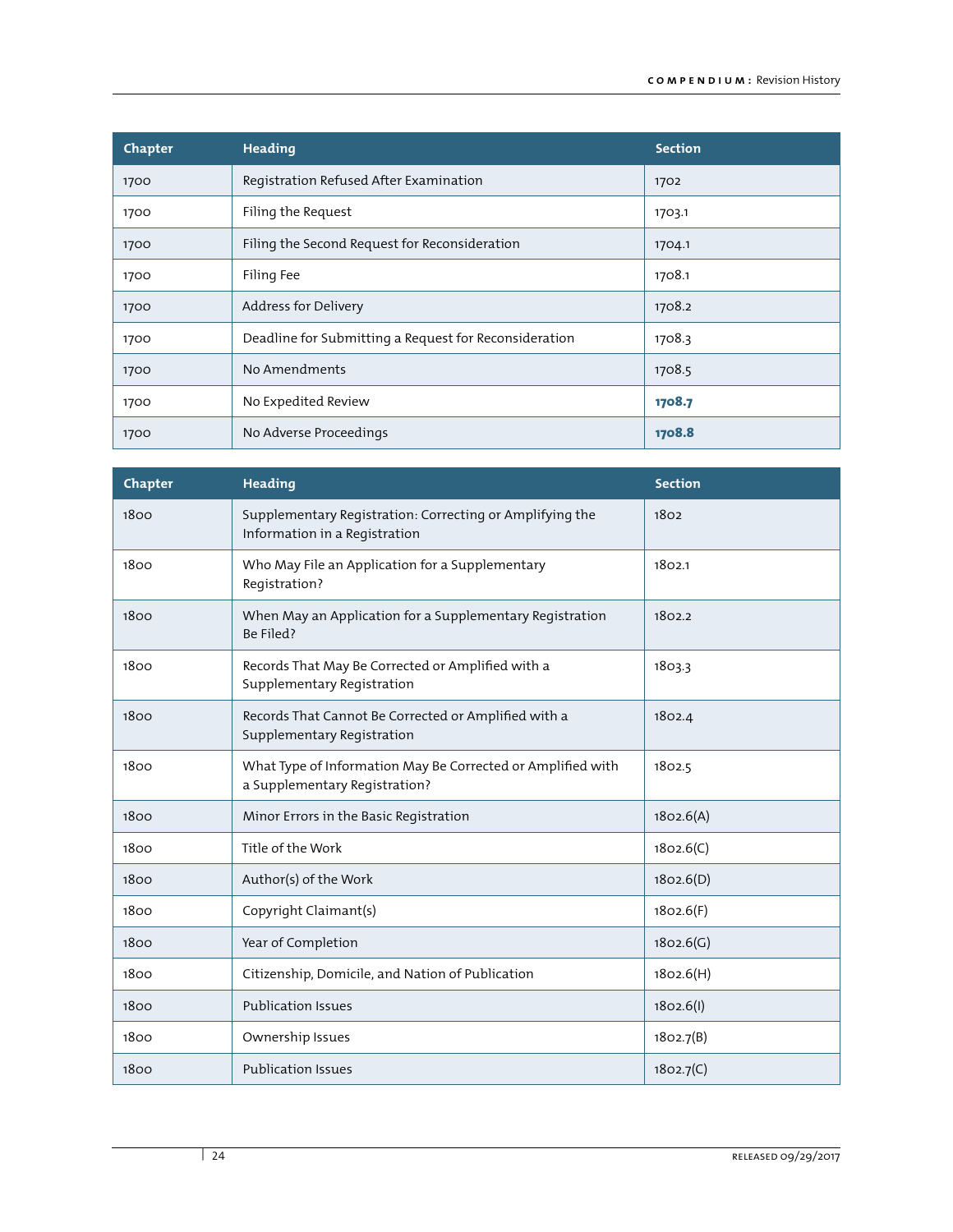| 1800 | Issues Involving the Deposit Copy(ies)                                                                                                                                                      | 1802.7(D)    |
|------|---------------------------------------------------------------------------------------------------------------------------------------------------------------------------------------------|--------------|
| 1800 | Issues Involving Derivative Works                                                                                                                                                           | 1802.7(E)    |
| 1800 | Issues Involving the Copyright Notice                                                                                                                                                       | 1802.7(F)    |
| 1800 | Cancellation or Abandonment of a Basic Registration                                                                                                                                         | 1802.7(G)    |
| 1800 | Adverse Claims                                                                                                                                                                              | 1802.7(H)    |
| 1800 | Completing the Application                                                                                                                                                                  | 1802.8       |
| 1800 | Completing the Online Application                                                                                                                                                           | 1802.8(A)    |
| 1800 | <b>Eligibility Requirements</b>                                                                                                                                                             | 1802.8(A)(1) |
| 1800 | Identifying the Basic Registration                                                                                                                                                          | 1802.8(A)(2) |
| 1800 | Identifying the Work(s) Covered by the Basic Registration                                                                                                                                   | 1802.8(A)(3) |
| 1800 | Correcting and/or Amplifying the Basic Registration                                                                                                                                         | 1802.8(A)(4) |
| 1800 | Explanation for the Correction                                                                                                                                                              | 1802.8(A)(5) |
| 1800 | Explanation for the Amplification                                                                                                                                                           | 1802.8(A)(6) |
| 1800 | Certification                                                                                                                                                                               | 1802.8(A)(7) |
| 1800 | Applicant's Internal Tracking Number / Note to Copyright<br>Office                                                                                                                          | 1802.8(A)(8) |
| 1800 | Completing Form CA                                                                                                                                                                          | 1802.8(B)    |
| 1800 | Space A: Identifying the Basic Registration                                                                                                                                                 | 1802.8(B)(1) |
| 1800 | Space B: Correcting Errors in the Basic Registration                                                                                                                                        | 1802.8(B)(2) |
| 1800 | Space C: Clarifying Information in the Basic Registration,<br>Providing Missing Information, or Reflecting Changes or<br>Events That Have Occurred Since the Basic Registration<br>Was Made | 1802.8(B)(3) |
| 1800 | Space D: More Space Needed                                                                                                                                                                  | 1802.8(B)(4) |
| 1800 | Space E: Contact Information                                                                                                                                                                | 1802.8(B)(5) |
| 1800 | Space F: Certification                                                                                                                                                                      | 1802.8(B)(6) |
| 1800 | Space G: Mailing Address for the Certificate of Supplementary<br>Registration                                                                                                               | 1802.8(B)(7) |
| 1800 | Filing Fee                                                                                                                                                                                  | 1802.8(C)    |
| 1800 | Copy of the Certificate of Registration for the Basic<br>Registration                                                                                                                       | 1802.8(D)    |
| 1800 | Deposit Copy(ies) Not Required                                                                                                                                                              | 1802.8(E)    |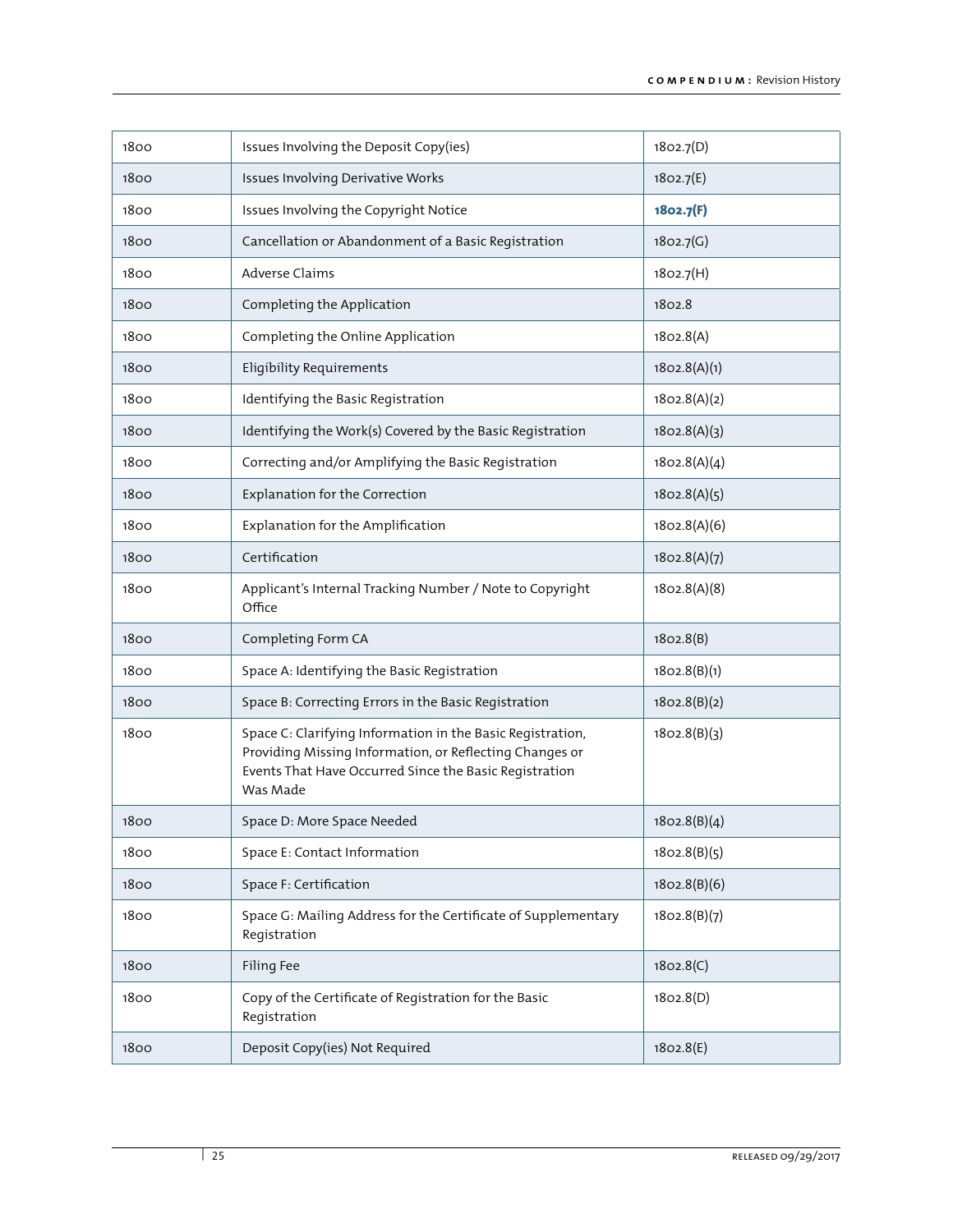| 1800 | Errors Caused by the U.S. Copyright Office                                                 | 1802.9(A)   |
|------|--------------------------------------------------------------------------------------------|-------------|
| 1800 | Identifying the Basic Registration                                                         | 1802.9(B)   |
| 1800 | Examination of the Certificate of Registration for the Basic<br>Registration               | 1802.9(C)   |
| 1800 | Reexamination of the Deposit Copy                                                          | 1802.9(D)   |
| 1800 | Multiple Corrections and Amplifications Submitted on the<br>Same Application               | 1802.9(E)   |
| 1800 | Certification Requirements                                                                 | 1802.9(F)   |
| 1800 | Adverse Claims / Actual or Prospective Litigation                                          | 1802.9(G)   |
| 1800 | Refusal to Register                                                                        | 1802.9(H)   |
| 1800 | Cancellation of a Basic Registration                                                       | 1802.9(1)   |
| 1800 | Certificate of Supplementary Registration                                                  | 1802.10     |
| 1800 | Cross-Referencing the Records for a Basic Registration and a<br>Supplementary Registration | 1802.11     |
| 1800 | Effective Date of Supplementary Registration                                               | 1802.12     |
| 1800 | New Application for a New Basic Registration                                               | 1803        |
| 1800 | Referrals                                                                                  | 1804        |
| 1800 | Removal of Personally Identifiable Information                                             | 1805        |
| 1800 | Form of Request                                                                            | 1805.1      |
| 1800 | Name Change Requests                                                                       | 1805.1(A)   |
| 1800 | Claimant Address Change Requests                                                           | 1805.1(B)   |
| 1800 | Requests Submitted without Verifiable Substitute<br>Information                            | 1805.1(C)   |
| 1800 | <b>Filing Fees</b>                                                                         | 1805.2      |
| 1800 | Address for Delivery                                                                       | 1805.3      |
| 1800 | Requests for Reconsideration                                                               | 1805.4      |
| 1800 | No Expedited Review                                                                        | 1805.5      |
| 1800 | Abandonment                                                                                | <b>1806</b> |
| 1800 | Cancellation                                                                               | 1807        |
| 1800 | What Is Cancellation?                                                                      | 1807.1      |
| 1800 | What Types of Records May Be Cancelled by the U.S. Copyright<br>Office?                    | 1807.2      |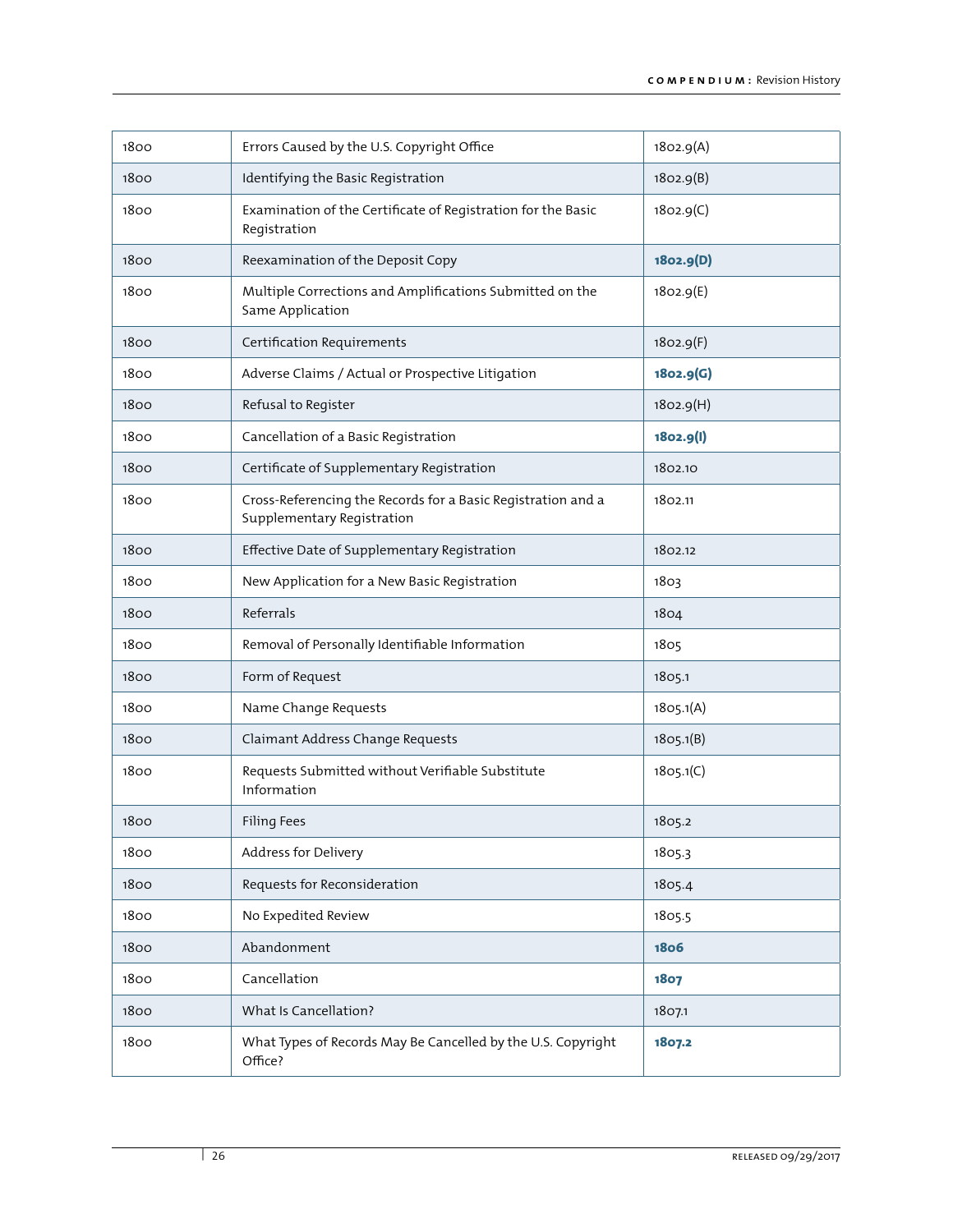| 1800 | Situations Where the U.S. Copyright Office Will Cancel a<br>Registration | 1807.3    |
|------|--------------------------------------------------------------------------|-----------|
| 1800 | Procedure for Cancelling a Registration                                  | 1807.4    |
| 1800 | Registrations Issued in the Wrong Class or Series                        | 1807.4(A) |
| 1800 | Registrations Cancelled for Failure to Pay the Filing Fee                | 1807.4(B) |
| 1800 | Registrations Cancelled for Lack of Copyrightable Authorship             | 1807.4(C) |
| 1800 | Registrations Cancelled for Substantive Defects in the<br>Registration   | 1807.4(D) |
| 1800 | <b>Voluntary Cancellation</b>                                            | 1807.4(E) |
| 1800 | Court Ordered Cancellation                                               | 1807.4(F) |
| 1800 | [Reserved]                                                               | 1807.5    |
| 1800 | Adverse Claims                                                           | 1808      |

| Chapter | Heading                                                                | <b>Section</b> |
|---------|------------------------------------------------------------------------|----------------|
| 1900    | Distribution to the Public                                             | 1905.1         |
| 1900    | Deposit for Registration in the U.S. Copyright Office                  | 1905.3         |
| 1900    | Offering to Distribute Copies or Phonorecords to a Group of<br>Persons | 1906.1         |

| Chapter | <b>Heading</b>                                              | <b>Section</b> |
|---------|-------------------------------------------------------------|----------------|
| 2000    | What This Chapter Covers                                    | 2001           |
| 2000    | Foreign Works                                               | 2002           |
| 2000    | Treatment of Foreign Works                                  | 2002.2         |
| 2000    | Unpublished Works                                           | 2003.1         |
| 2000    | <b>Published Works</b>                                      | 2003.2         |
| 2000    | Eligibility Based on Nationality or Domicile                | 2003.2(A)      |
| 2000    | Eligibility Based on Location of First Publication          | 2003.2(B)      |
| 2000    | Eligibility for Sound Recordings                            | 2003.2(C)      |
| 2000    | Treaties and Presidential Proclamations                     | 2004           |
| 2000    | <b>Multilateral Treaties</b>                                | 2004.1         |
| 2000    | Bilateral Copyright Treaties and Presidential Proclamations | 2004.2         |
| 2000    | What Is a Restored Work?                                    | 2007.1         |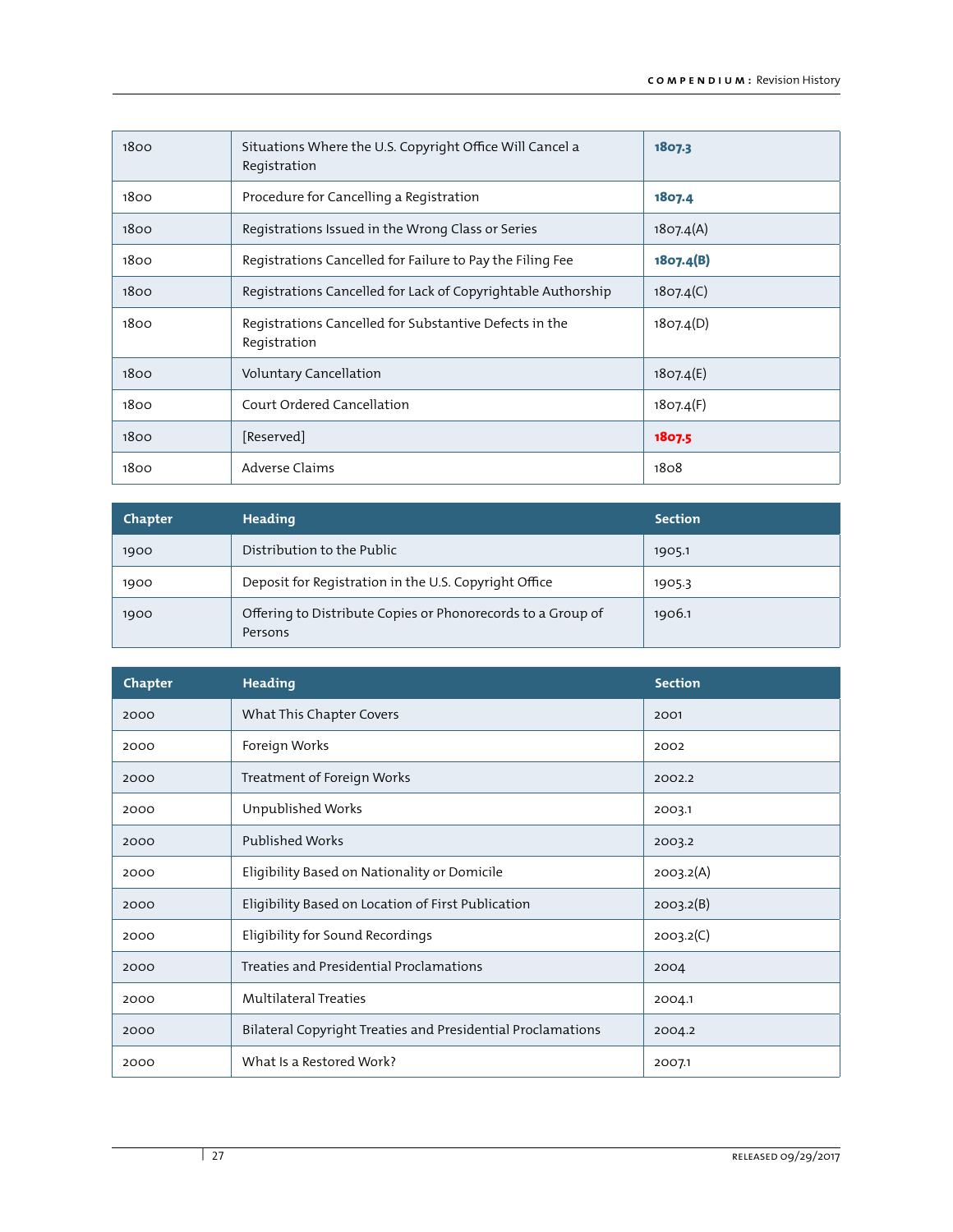| 2000 | Registration Requirements for Restored Works | 2007.2       |
|------|----------------------------------------------|--------------|
| 2000 | Author of a Restored Work                    | 2007.2(A)(1) |
| 2000 | Publication of a Restored Work               | 2007.2(A)(2) |
| 2000 | Filing Fees                                  | 2007.2(B)    |

| Chapter | <b>Heading</b>                                                         | <b>Section</b> |
|---------|------------------------------------------------------------------------|----------------|
| 2100    | What this Chapter Covers                                               | 2101           |
| 2100    | Copyright Renewal                                                      | 2102           |
| 2100    | Intent, Purpose, and Impact on Renewal Registration                    | 2103           |
| 2100    | Affected Works                                                         | 2104           |
| 2100    | Registration for the Original Term in Not Required                     | 2105           |
| 2100    | Renewal Registration Before Expiration of Original Term Is<br>Optional | 2106           |
| 2100    | Benefits Secured by Timely Renewal Registration                        | 2107           |
| 2100    | Benefits of Renewal Term Registration                                  | 2109           |
| 2100    | Complete Filing Fee                                                    | 2111.2         |
| 2100    | Two Filing Fees-One for Each Form                                      | 2112.2         |
| 2100    | Not Known if Work (or Larger Work) Was Registered for<br>Original Term | 2113           |
| 2100    | Renewal Registration Requirements - Form RE                            | 2115           |
| 2100    | Post-Dated Year Date in Copyright Notice                               | 2115.2(C)      |
| 2100    | Year Date Is Post-Dated by One Year                                    | 2115.2(C)(1)   |
| 2100    | Year Date Is Post-Dated by More Than One Year                          | 2115.2(C)(2)   |
| 2100    | Original Copyright Claimant                                            | 2115.2(E)      |
| 2100    | Published Work Not Registered for Original Term                        | 2115.2(E)(2)   |
| 2100    | Ad Interim Copyright Information                                       | 2115.2(F)      |
| 2100    | Supplementary Registration Information                                 | 2115.2(G)      |
| 2100    | Works Made for Hire                                                    | 2115.4(A)(2)   |
| 2100    | When Authorship Statement is Required                                  | 2115.4(D)      |
| 2100    | Determining When the Renewal Copyright Vested                          | 2115.5(A)      |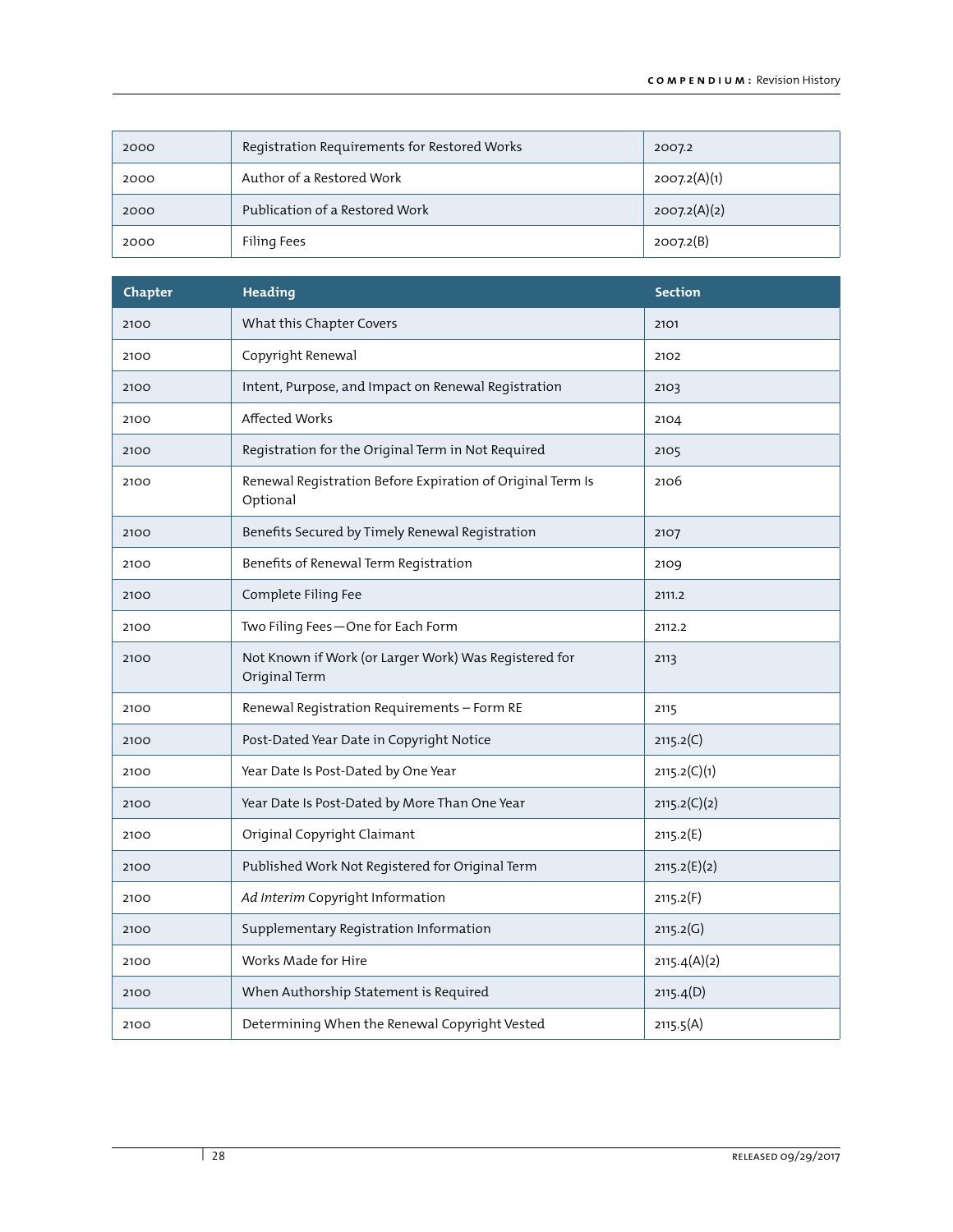| 2100 | Determining the Party in Whom the Renewal Copyright<br>Vested      | 2115.5(B)    |
|------|--------------------------------------------------------------------|--------------|
| 2100 | Parties Entitled to Claim the Renewal Copyright                    | 2115.5(C)    |
| 2100 | Personal Works                                                     | 2115.5(C)(1) |
| 2100 | Proprietary Works                                                  | 2115.5(C)(2) |
| 2100 | Effect of Timely Renewal Registration                              | 2115.5(D)    |
| 2100 | Acceptable Transfer Statements                                     | 2115.6(B)    |
| 2100 | Title Information                                                  | 2116.1       |
| 2100 | Author Information                                                 | 2116.2       |
| 2100 | Name of Eligible Author                                            | 2116.2(A)    |
| 2100 | Based on First Publication                                         | 2116.5(E)    |
| 2100 | Effect of Simultaneous Publication in the United States            | 2118.3       |
| 2100 | Technical Drawings and Models                                      | 2121.3       |
| 2100 | Photographs                                                        | 2121.4       |
| 2100 | Notice Requirements                                                | 2121.4(A)    |
| 2100 | First Published in a Motion Picture                                | 2121.4(B)    |
| 2100 | Prints and Pictorial Illustrations                                 | 2121.5       |
| 2100 | Manufacturing Requirements                                         | 2121.5(A)    |
| 2100 | Released Only in a Phonorecord                                     | 2122.1(C)    |
| 2100 | Works of the Performing Arts                                       | 2122         |
| 2100 | Dramatic Works                                                     | 2122.2       |
| 2100 | First Published in a Motion Picture                                | 2122.2(A)    |
| 2100 | Published but not Registered for Original Term                     | 2122.3(B)    |
| 2100 | Released Only in a Phonorecord                                     | 2122.4(C)    |
| 2100 | Sound Recordings                                                   | 2122.5       |
| 2100 | Eligibility of Foreign Sound Recordings                            | 2122.5(C)    |
| 2100 | Renewal Claim Includes Artwork or Text on Album Cover or<br>Insert | 2122.5(F)    |
| 2100 | Motion Pictures and Other Audiovisual Works                        | 2122.6       |
| 2100 | Notice Requirements                                                | 2122.6(B)    |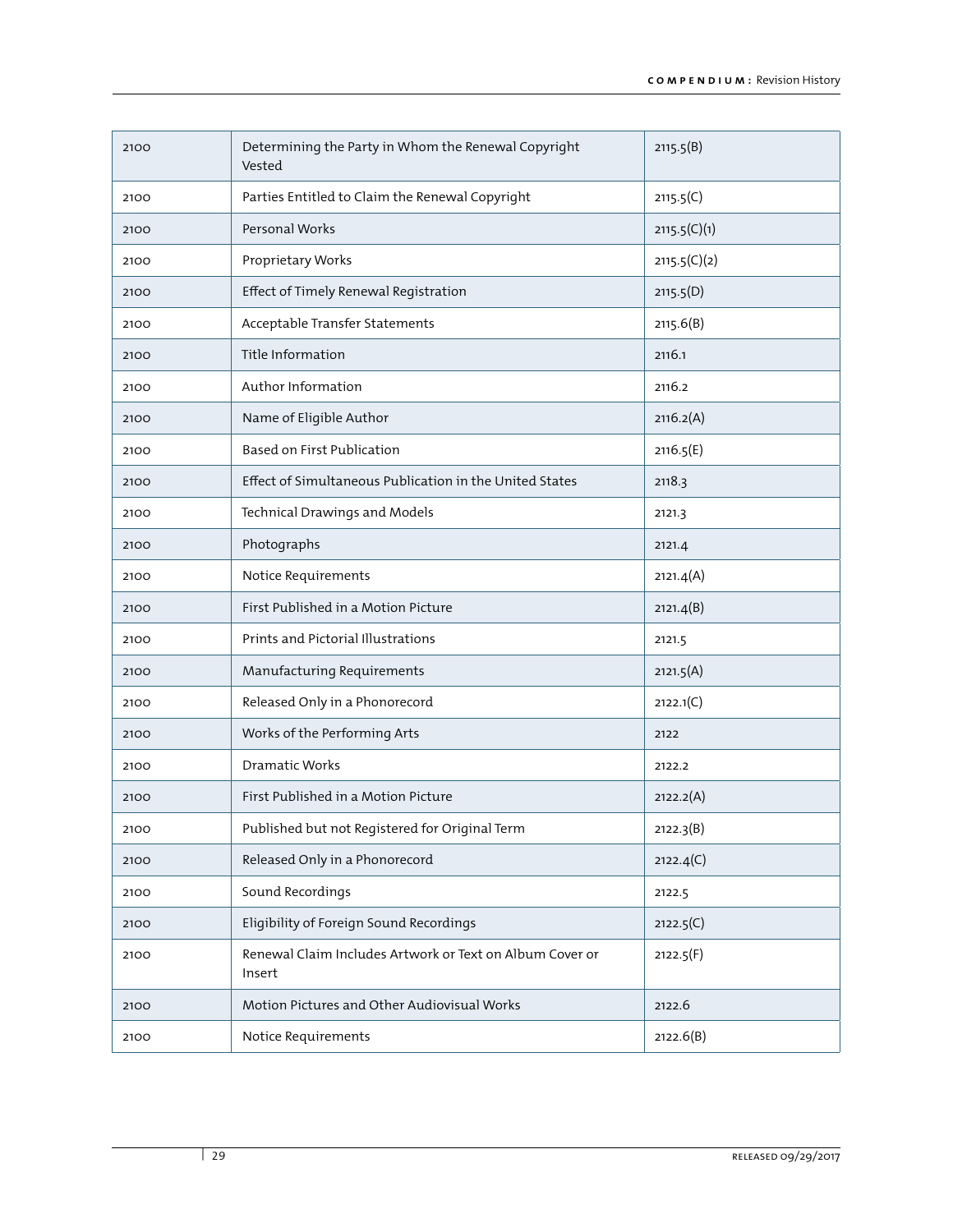| 2100 | Slides, Slide Films, and Filmstrips                                            | 2122.6(D)                                                                 |
|------|--------------------------------------------------------------------------------|---------------------------------------------------------------------------|
| 2100 | Manufacturing Clause                                                           | 2124                                                                      |
| 2100 | Classes of Works Subject to the Manufacturing Clause                           | 2124.1                                                                    |
| 2100 | Effect of the Manufacturing Clause on Copyright Term                           | 2124.2                                                                    |
| 2100 | Unpublished Collections                                                        | 2125                                                                      |
| 2100 | <b>Published Collections</b>                                                   | 2126                                                                      |
| 2100 | Corrected Original Registration Records                                        | 2131                                                                      |
| 2100 | New or Different Information from the Original Registration<br>Record          | 2134                                                                      |
| 2100 | Correcting and / or Amplifying Information in a Renewal<br>Registration Record | 2138                                                                      |
| 2100 | Appropriate Use of Supplementary Registration                                  | 2138.1                                                                    |
| 2100 | Inappropriate Use of Supplementary Registration                                | 2138.3                                                                    |
| 2100 | Glossary of Terms                                                              | Part VIII - Introduction                                                  |
| 2100 | Glossary of Terms                                                              | Part VIII - Definition of<br>"Multimedia work"                            |
| 2100 | Glossary of Terms                                                              | Part VIII - Definition of<br>"Publication"                                |
| 2100 | Glossary of Terms                                                              | <b>Part VIII - Definition of</b><br>"Rule of Doubt"                       |
| 2100 | Glossary of Terms                                                              | Part VIII - Definition of<br>"Special relief"                             |
| 2100 | Glossary of Terms                                                              | Part VIII - Definition of<br>"Source country"                             |
| 2100 | Glossary of Terms                                                              | Part VIII - Definition<br>of "Supplementary<br>registration"              |
| 2100 | Glossary of Terms                                                              | Part VIII - Definition of<br>"U.C.C. (Universal Copyright<br>Convention)" |
| 2100 | Glossary of Terms                                                              | Part VIII - Definition of<br>"U.C.C. works"                               |
| 2100 | Glossary of Terms                                                              | Part VIII - Definition of<br>"URAA"                                       |
| 2100 | Glossary of Terms                                                              | Part VIII - Definition of<br>"Vested owner"                               |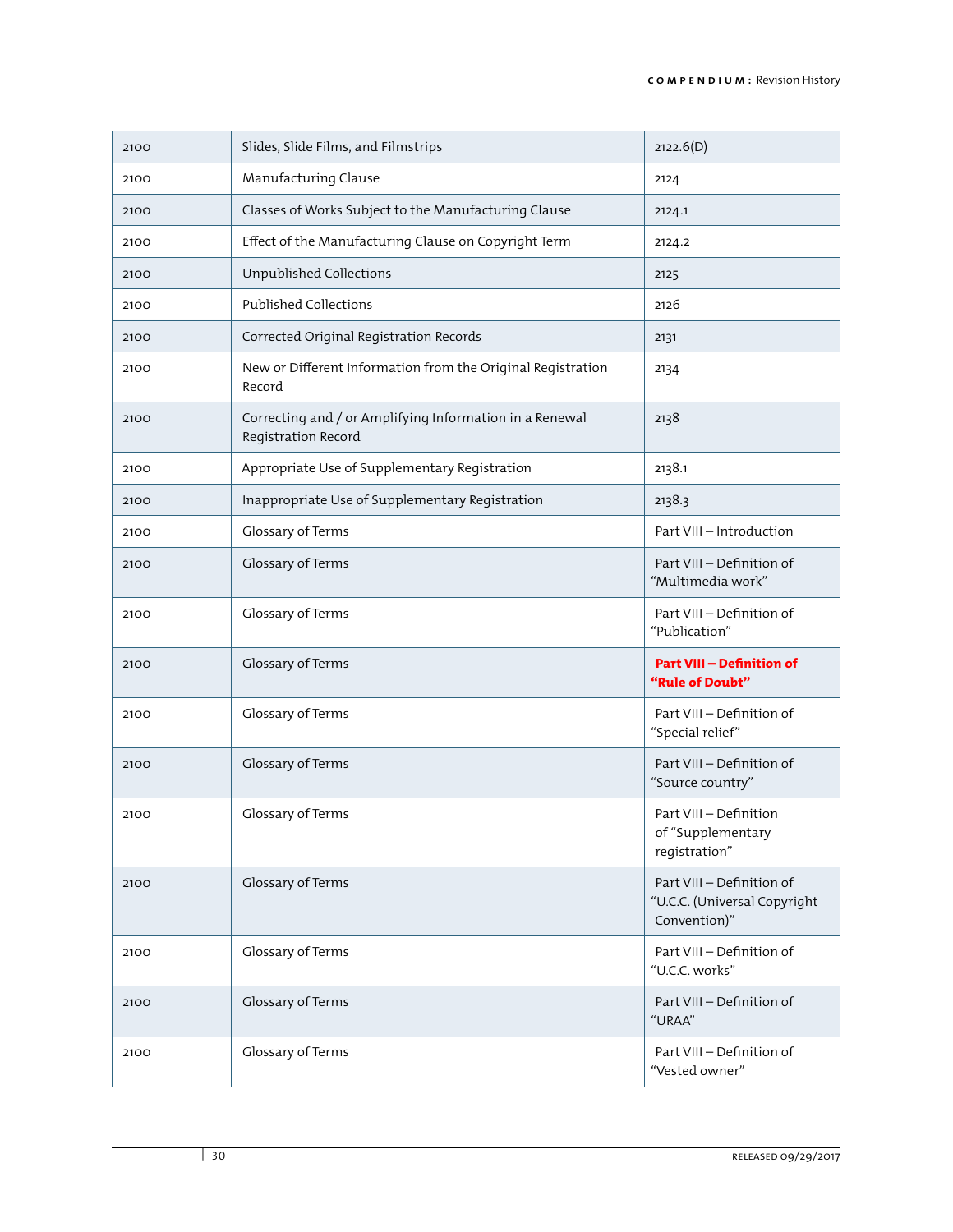| Chapter | <b>Heading</b>                                    | <b>Section</b> |
|---------|---------------------------------------------------|----------------|
| 2200    | Visually Perceptible Copies                       | 2203.2         |
| 2200    | Phonorecords                                      | 2203.3         |
| 2200    | Notice for Sound Recordings Fixed on Phonorecords | 2204.2         |
| 2200    | Literary Works                                    | 2207.1         |
| 2200    | Literary Works Embodied in Phonorecords           | 2207.1(D)      |
| 2200    | Musical Works Embodied in Copies                  | 2207.3(A)      |
| 2200    | Musical Works Embodied in Phonorecords            | 2207.3(B)      |
| 2200    | Sound Recordings                                  | 2207.4         |
| 2200    | Dramatic Works Embodied in Copies                 | 2207.5(A)      |
| 2200    | Dramatic Works Embodied in Phonorecords           | 2207.5(B)      |
| 2200    | <b>Government Works</b>                           | 2208           |

| Chapter | <b>Heading</b>                                                                  | <b>Section</b> |
|---------|---------------------------------------------------------------------------------|----------------|
| 2300    | What This Chapter Covers                                                        | 2301           |
| 2300    | Overview of the Recordation Process                                             | 2305           |
| 2300    | Date of Execution                                                               | 2306.6         |
| 2300    | Errors or Omissions in the Online Public Record for a Recorded<br>Document      | 2308.2         |
| 2300    | <b>Constructive Notice</b>                                                      | 2309.3(A)      |
| 2300    | Document Submitted without Attachments                                          | 2309.9(A)      |
| 2300    | The Filing Fee Requirement                                                      | 2309.11        |
| 2300    | [Reserved]                                                                      | 2309.11(A)     |
| 2300    | The Fee for Additional Titles                                                   | 2309.11(B)     |
| 2300    | Identifying the Titles Listed in the Document                                   | 2309.11(B)(1)  |
| 2300    | Single Titles Distinguished from Multiple Titles                                | 2309.11(B)(4)  |
| 2300    | Completing Form DCS                                                             | 2309.12(C)     |
| 2300    | Spaces 6 and 7: Amount of Fee Calculated / Fee Enclosed                         | 2309.12(C)(5)  |
| 2300    | Correcting an Error or Omission in an Electronic Title List                     | 2309.13(C)     |
| 2300    | Date of Recordation for a Transfer or Other Document<br>Pertaining to Copyright | 2309.15        |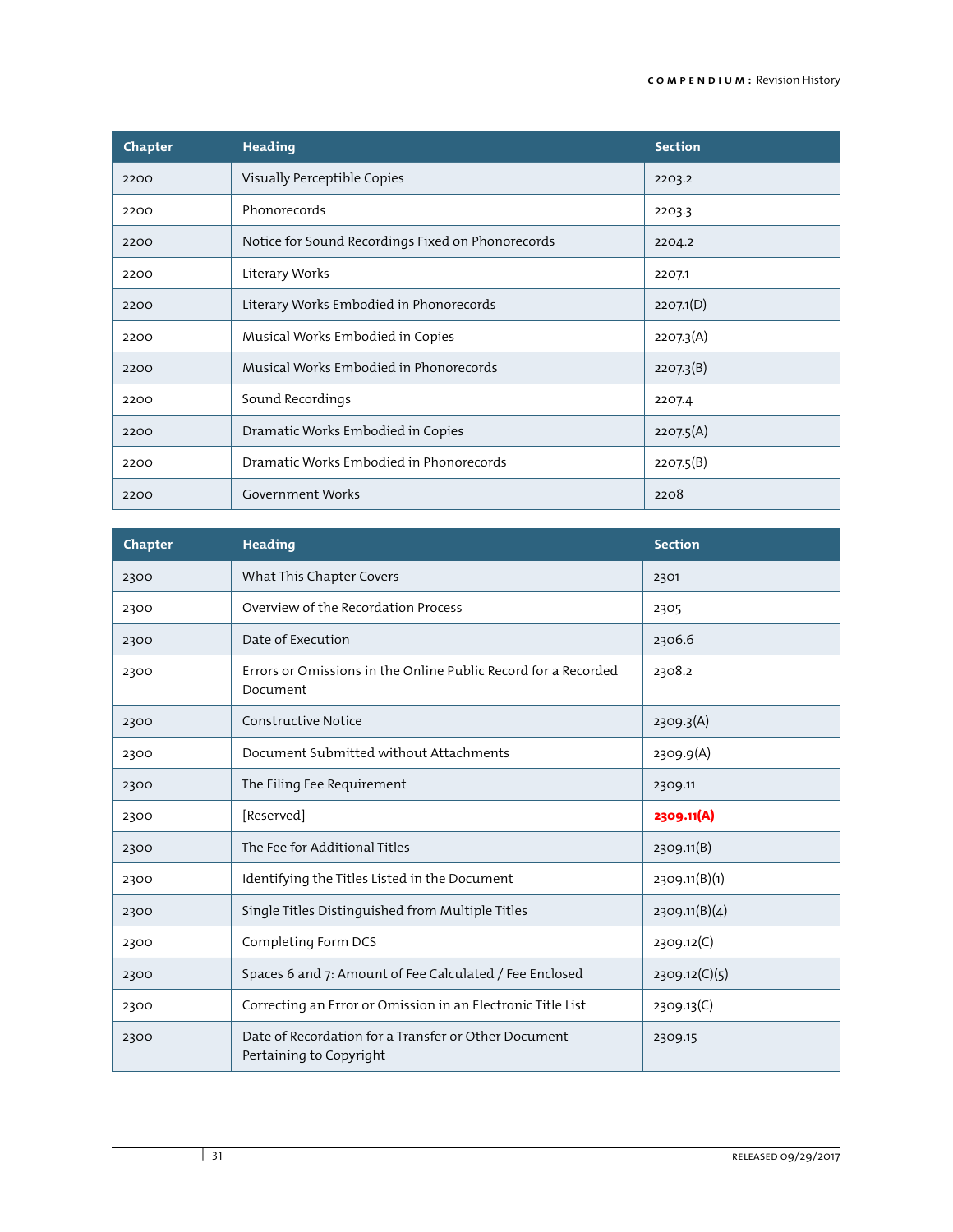| 2300 | What Types of Grants May Be Terminated?                                                                            | 2310.2          |
|------|--------------------------------------------------------------------------------------------------------------------|-----------------|
| 2300 | Who May Terminate a Grant Under Section 203?                                                                       | 2310.3(B)       |
| 2300 | When May a Grant Be Terminated Under Section 203?                                                                  | 2310.3(C)       |
| 2300 | Terminating a Grant That Conveyed the Right of First<br>Publication                                                | 2310.3(C)(1)    |
| 2300 | Terminating a Grant That Did Not Convey the Right of First<br>Publication                                          | 2310.3(C)(2)    |
| 2300 | Content Requirements                                                                                               | 2310.3(D)(1)    |
| 2300 | The Date of Execution and Date of Publication                                                                      | 2310.3(D)(1)(a) |
| 2300 | When May a Grant Be Terminated Under Section 304(c)?                                                               | 2310.4(C)       |
| 2300 | When May a Grant Be Terminated Under Section 304(d)?                                                               | 2310.5(C)       |
| 2300 | The Signature Requirement                                                                                          | 2310.7(C)       |
| 2300 | The Filing Fee Requirement                                                                                         | 2310.7(D)       |
| 2300 | Contesting or Withdrawing a Notice of Termination                                                                  | 2310.8          |
| 2300 | <b>Examination Guidelines</b>                                                                                      | 2310.9          |
| 2300 | Harmless Errors in a Notice of Termination                                                                         | 2310.12         |
| 2300 | Designation of Agent to Receive Notifications of Alleged<br>Infringement Under Section 512(c) of the Copyright Act | 2312            |
| 2300 | Who May Submit an Interim Designation of Agent?                                                                    | 2312.1          |
| 2300 | How to Submit an Interim Designation of Agent                                                                      | 2312.2          |
| 2300 | Filing Fee for an Interim Designation of Agent                                                                     | 2312.3          |
| 2300 | Amendments                                                                                                         | 2312.4          |
| 2300 | Statements Submitted by or on Behalf of the Author of a Work<br>of Visual Art                                      | 2314.8(A)       |
| 2300 | How to Record a Visual Arts Registry Statement                                                                     | 2314.8          |
| 2300 | Statements Submitted by or on Behalf of Building Owners                                                            | 2314.8(B)       |

| Chapter | Heading                               | <b>Section</b> |
|---------|---------------------------------------|----------------|
| 2400    | What This Chapter Covers              | 2401           |
| 2400    | Contact Information for RRCS          | 2403           |
| 2400    | Restricted Records                    | 2405.2         |
| 2400    | Delays for Requests Submitted by Mail | 2405.4         |